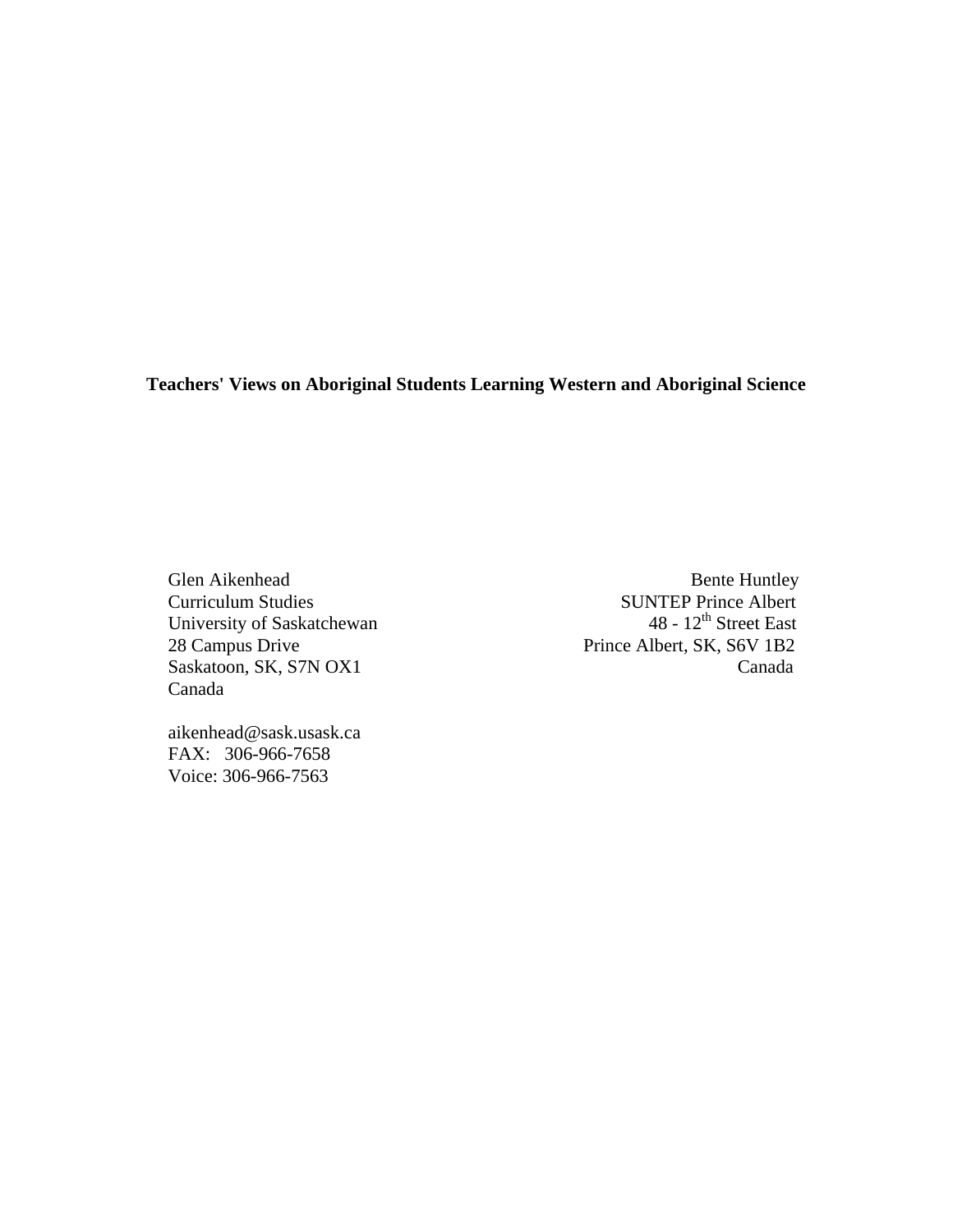#### **Abstract**

 Our interpretive research in northern Saskatchewan inquired into: (1) how science teachers view Western science, (2) how they currently introduce Aboriginal knowledge into their science classrooms, (3) what they believe about the influence of Aboriginal knowledge on learning Western science, and (4) how teachers explain the under-representation of Aboriginals in careers related to science and technology. Barriers to accommodating the cultures of Western and Aboriginal science in classrooms were found to be: *conceptual* (not recognizing science as a culture), *pedagogical* (not understanding that students' preconceptions can interfere with learning science, and not providing cross-cultural instruction for students), *ideological* (blaming students for not taking senior science classes), *psychological* (differing responses to cultural conflict in the classroom), *cultural* (schools promoting memorization rather than deep understanding, some students feeling disconnected from their indigenous cultures, and some people not supporting Aboriginal knowledge in science classes), and *practical* (insufficient resources and support for teachers and students). We found that students were generally forced to navigate between their home culture and the culture of school science all on their own. Three key recommendations are proposed for developing culturally responsive curricula, instruction, and assessment.

# Introduction

 The goal of conventional science teaching has been to transmit to students the knowledge, skills, and values of the scientific community. This content conveys a particular Eurocentric worldview due to the fact that science is a subculture of Western (Euro-American) culture (Pickering, 1992). Thus, students with a much different worldview — many Aboriginal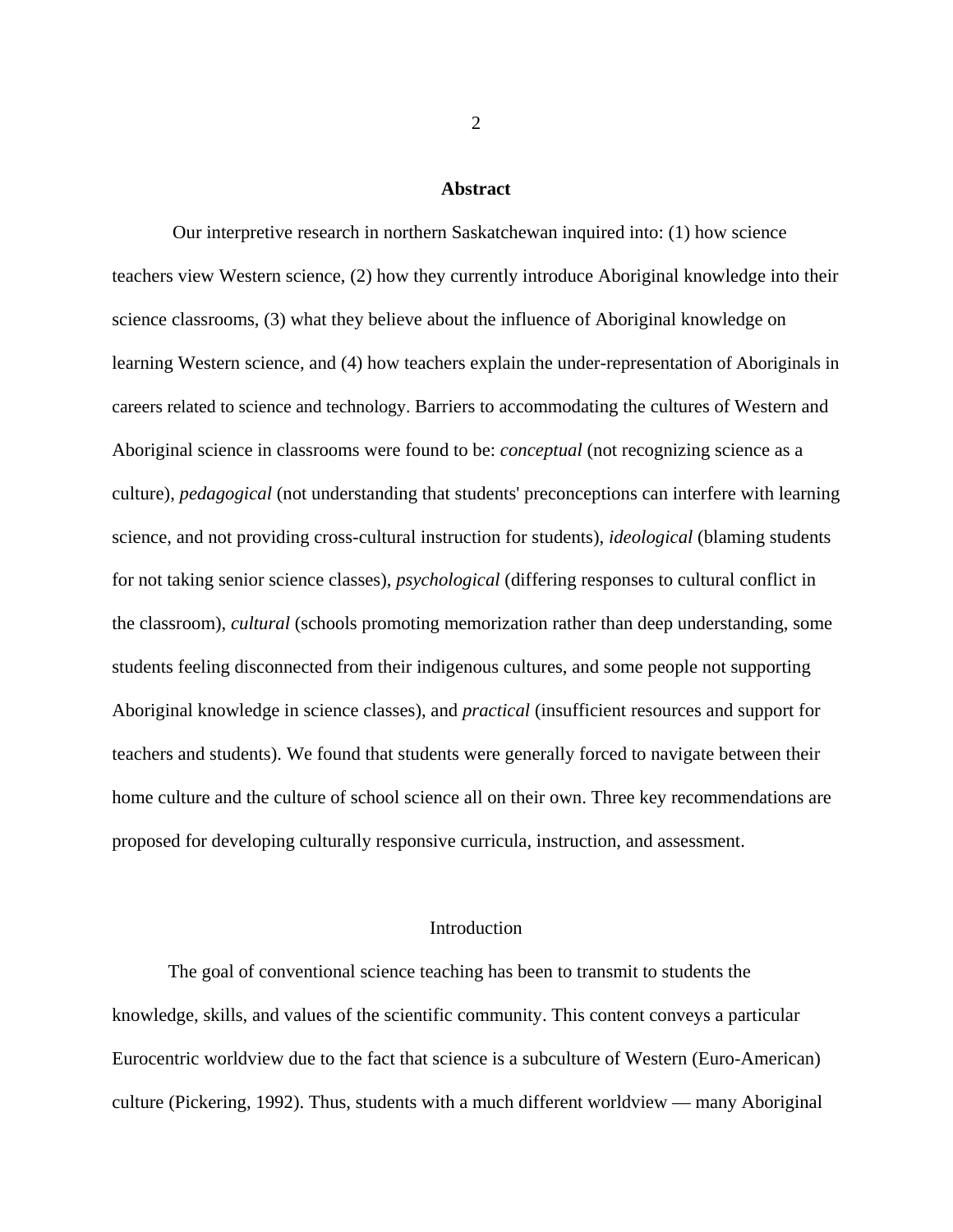and non-Aboriginal students alike — face a cross-cultural experience whenever they study Western science (Aikenhead, 1996, 1997; Kawagley, 1990; Ogawa, 1995). This certainly was the case for Aboriginal students who do not speak English as their mother tongue and who lived in isolated communities (Sutherland, 1998; Tufts, 1998). "In some cases, the disparity between home and school environments is so great that some native American students experience a kind of culture shock which significantly affects their attitudes toward school" (Cajete, 1986, p. 201). According to Aboriginal educators Ermine (1995), MacIvor (1995) and Snow (1974), to transmit a Western scientific worldview to these students amounts to cultural assimilation and tends to marginalize and even oppress many students. In response to this and other factors (e.g. irrelevance to everyday life and to cultural survival; AAAS, 1977), Aboriginal students have generally not pursued science courses in the upper grades of high school. Consequently Aboriginal peoples are extremely under-represented in careers related to science and technology. How can Aboriginal students gain access to a Western scientific way of knowing without losing something valuable from their own cultural ways of knowing?

 One way for teachers to avoid assimilative practices is to sensitively integrate students' indigenous knowledge of nature with the content of Western science (Cajete, 1986; Casebolt, 1972; Jegede, 1995). A culturally sensitive science curriculum would provide "science for all" aimed at developing in students the facility to cross cultural borders between their everyday world of family and friends into the "foreign" culture of school science, without running the risk of assimilation (Aikenhead, 1997). Many students do not cross such borders smoothly because of cultural conflicts (Costa, 1995). They need a teacher who is a "culture broker" (Stairs, 1995). A culture-broker science teacher will help students move back and forth between their indigenous culture and the culture of Western science, and will help students deal with cultural conflicts that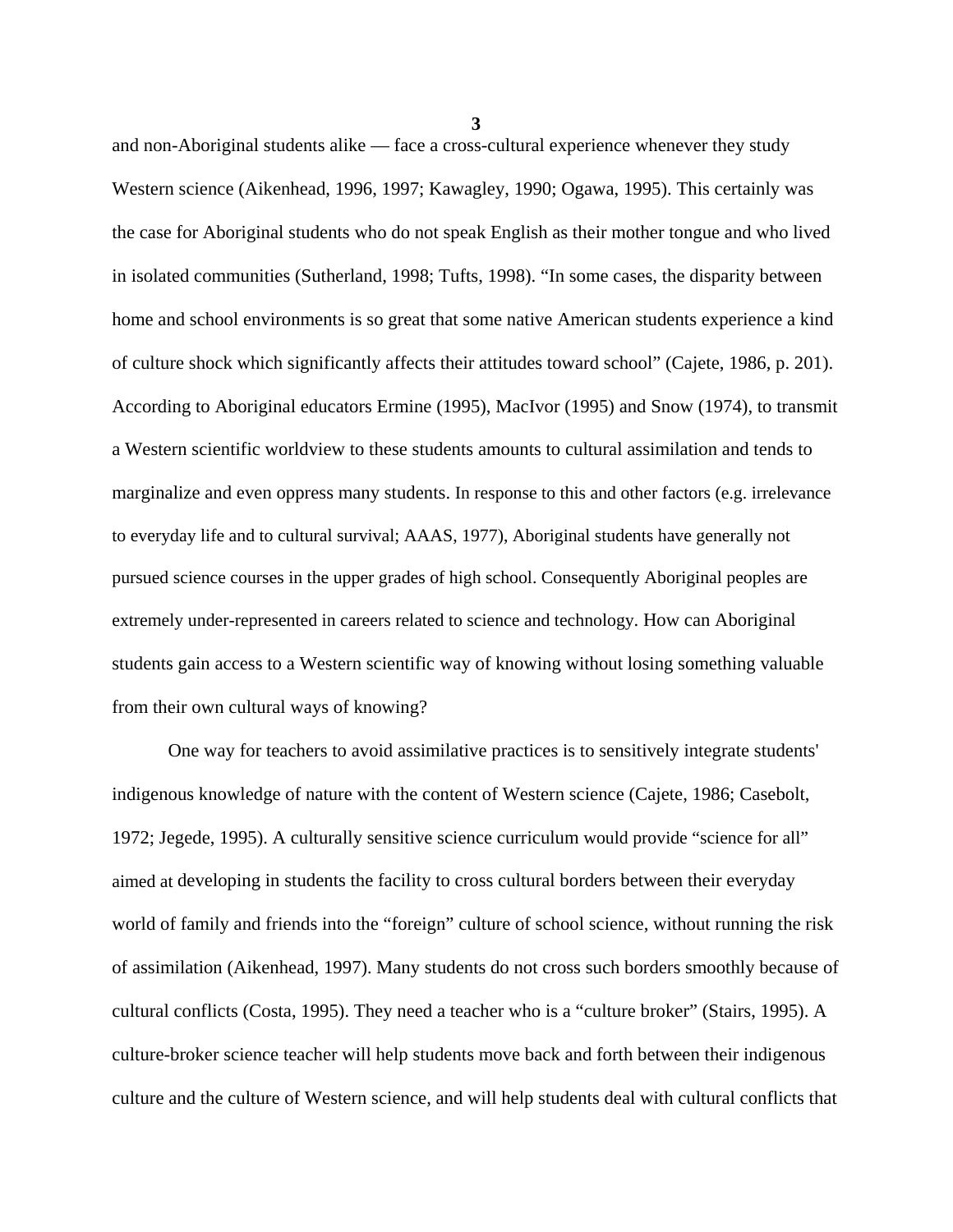might arise.

 As with all reforms in science education, the teacher is the key to success. We need to understand teachers' thinking about culture brokering, so we can better collaborate with them as partners in developing new and more appropriate curricula, instruction, and assessment.

 To this end our research project investigated science teachers' views on the cultural aspects of Western science, and the connection between a student's home culture and the culture of science taught in the classroom. The connection (nexus) was captured by the phrase "science and culture nexus" (SCN). This article focuses on barriers to integrating Aboriginal students' culture into science classrooms. (The issue of integrating non-Aboriginal students' indigenous culture into science classrooms was addressed by Aikenhead [1996].)

### **Theoretical Framework**

 For the purpose of our research, we adopted a cultural view towards science education teaching is cultural transmission while learning is culture acquisition (Aikenhead, 1997). Because science tends to be a Western cultural icon of prestige, power, progress, and privilege, its culture tends to permeate the culture of those who engage it, with cultural assimilation being one possible consequence. However, many students avoid cultural assimilation by playing "games" that allow students to pass their science course without really understanding the content. The rules of the game are known as "Fatima's rules;" as one teacher in our study said, "Students go with the information and memorize as much as they can without actually doing any new learning." Playing Fatima's rules is not learning in any meaningful way. For example, one of the rules advises us not to read the textbook but to memorise its bold faced words and phrases. Fatima's rules can include such coping or passive-resistance mechanisms as "silence,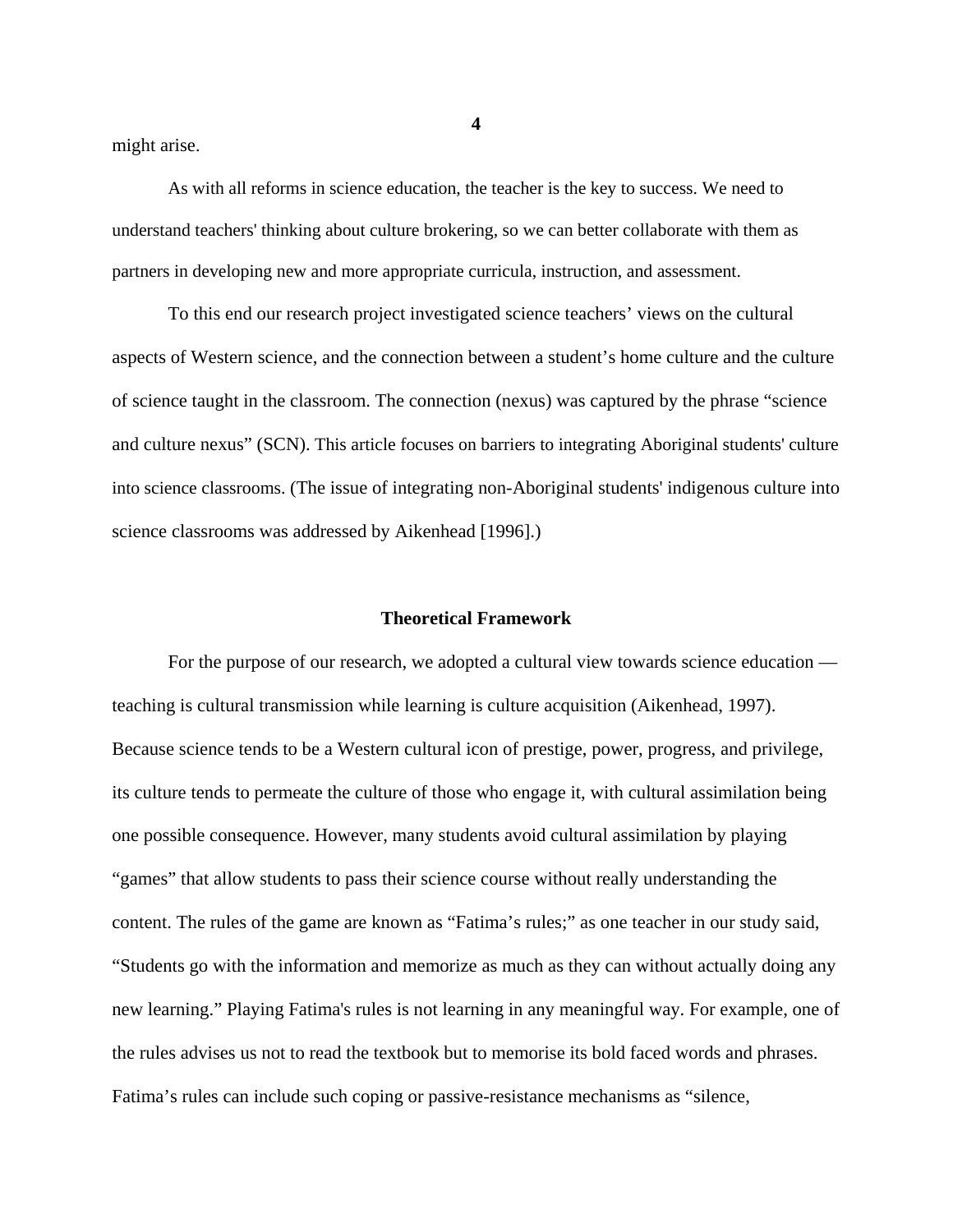accommodation, ingratiation, evasiveness, and manipulation" (Atwater, 1996, p. 823). Meaningful learning does not result, but instead mere "communicative competence" (Kelly and Green, 1998) for the purpose of getting through a course. Alternatives to assimilation and Fatima's rules must be found if science is to be learned in a culturally sensitive, meaningful way.

 When students move from their everyday culture into the culture of school science, the move is called "cultural border crossing." For the vast majority of students (Aboriginal and non-Aboriginal) whose home worldview differs from the worldview of school science, cultural border crossing is *not* smooth. The ease with which students cross cultural borders into school science could likely determine a student's access to Western science. Hazardous and impossible border crossings can cause students to avoid science classes altogether (Costa, 1995).

 The *cognitive* experience of border crossing is captured by a theory called "collateral learning" — learning something in one cultural setting that conflicts with our indigenous knowledge embedded in a different cultural setting (for example, Aboriginal students learning Western science). Collateral learning was proposed by Jegede (1995) who used a rainbow as an illustration. In the culture of Western science, students learn that the refraction of light rays by droplets of water causes rainbows; while in some African cultures, a rainbow signifies a python crossing a river or the death of an important chief. Thus for African students, learning about rainbows in science means constructing a potentially conflicting idea in their long-term memory. How do people resolve this conflict? Four mechanisms (parallel, simultaneous, dependent, and secured collateral learning) were proposed by Jegede (1995) and are illustrated in a recent synthesis of cultural border crossing with collateral learning (Aikenhead and Jegede, 1999).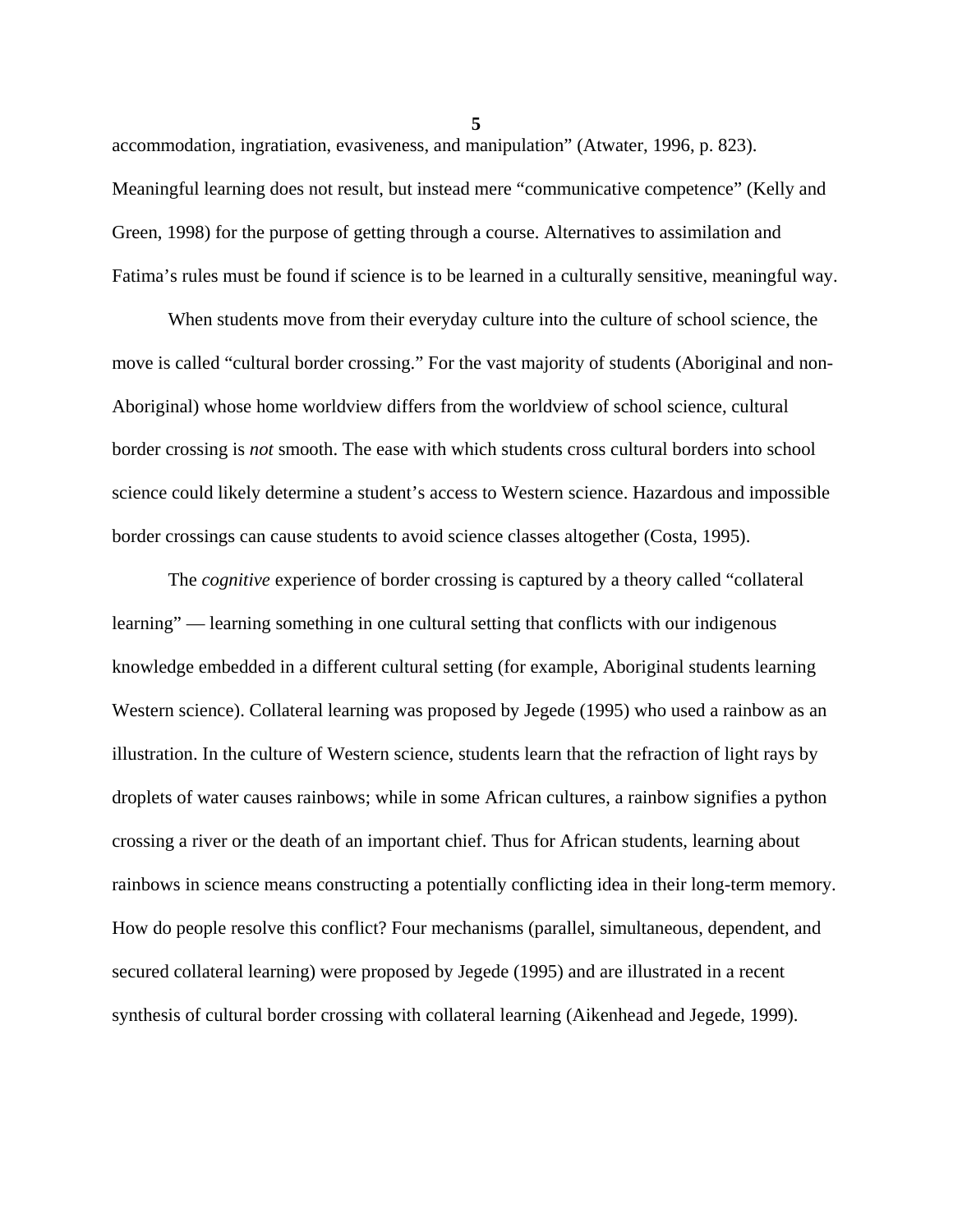#### **Methodology**

We developed three instruments that systematically gathered quantitative data (25) respondents), qualitative data (7 respondents), and interview data (10 participants) from science teachers across northern Saskatchewan who instructed Aboriginal students in grades 7 to 12. They taught in rural and urban schools covering a large geographic area across northern Saskatchewan. Some schools were run by Aboriginal communities ("band schools") while the others were under the jurisdiction of the provincial government. Because we wanted to give voice to Aboriginal participants, a disproportionately high number of Aboriginal teachers participated in the SCN project (six of the 42 teachers). A more detailed account of the project's methodology can be found in Aikenhead and Huntley (1997).

 Based on a preliminary analysis of the quantitative and qualitative questionnaire responses, we designed a semi-structured interview instrument. This interview protocol probed salient issues identified by teachers as important to understanding the fundamental positions that teachers held about: Aboriginal knowledge, cultural aspects of Western science, their students' success or lack of success with school science, and so on. Ten teachers were interviewed. Interviews were audio taped and then transcribed. The transcriptions were returned to the participants for them to read and change any part of the transcript to strengthen their anonymity, and for them to clarify or correct any point they made. In this way, participants had control over the information that represented their views.

 A discussion between interviewer and each teacher provided us with the clearest, most qualified understanding of teachers' views on the connection between science and culture. Consequently, more credence can be placed in the interview data than in the qualitative and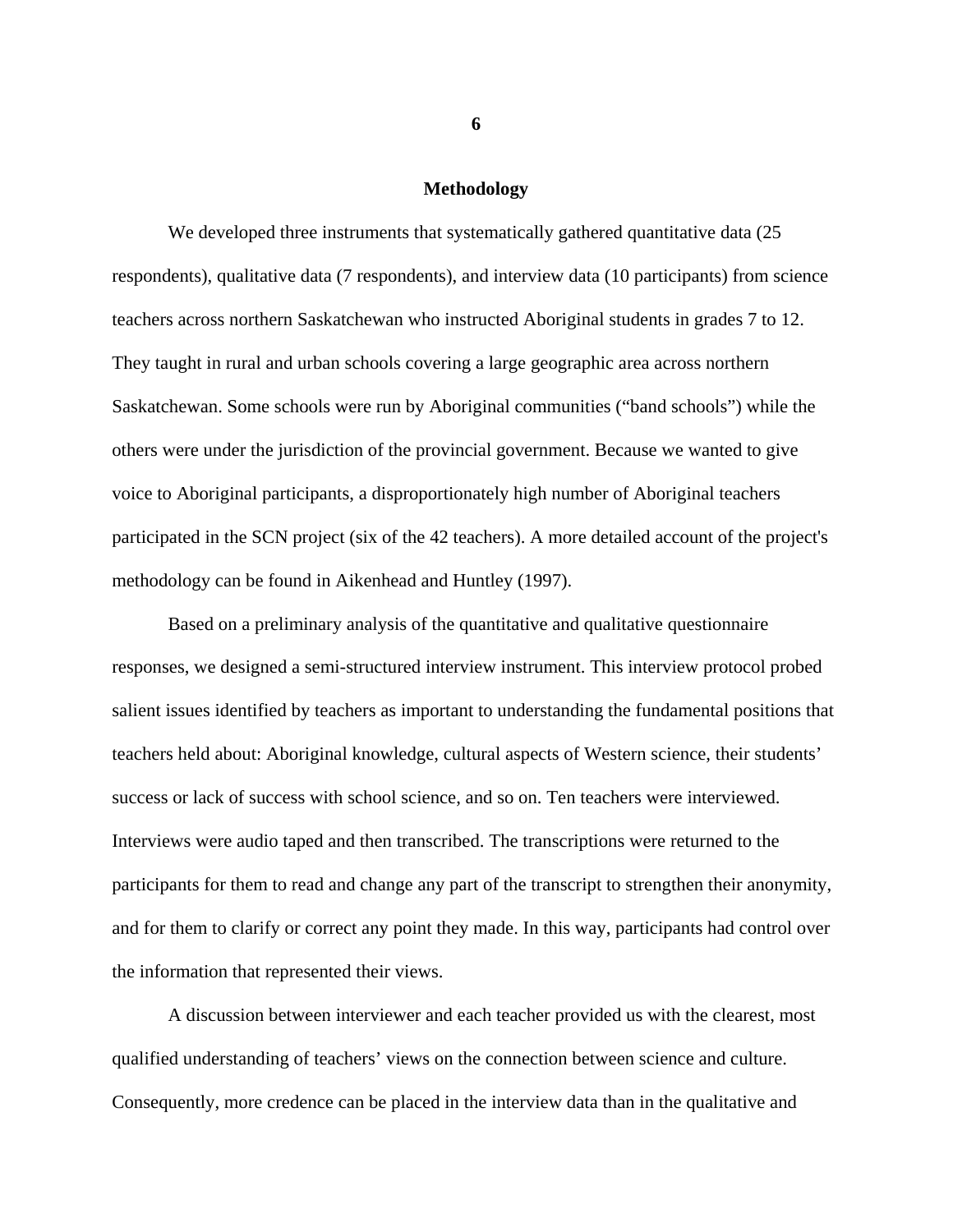quantitative data, respectively.

## **Interviewees**

 Due to our reliance on the interview data, biographical information describing the ten interviewees is crucial to the validity of our conclusions. This biographical information provides the reader with a context in which to view the participants' words and the conclusions drawn. The biographical information for Alice, Betty, Brent, Doug, Gary, Jack, Joe, Larry, Rose, and Ted (all pseudonyms) is found in Table 1 .

Table 1 fits here.

\_\_\_\_\_\_\_\_\_\_\_\_\_\_\_\_\_\_\_\_\_\_\_\_\_\_\_\_\_\_\_\_\_\_\_\_

\_\_\_\_\_\_\_\_\_\_\_\_\_\_\_\_\_\_\_\_\_\_\_\_\_\_\_\_\_\_\_\_\_\_\_\_

 As mentioned above, Aboriginal science teachers were purposefully sought out to give voice to their perspectives. Four of the ten interviewees were Aboriginal teachers (Alice, Betty, Joe, and Ted). Another purposeful characteristic of all ten participants was their diverse teaching situation. Betty and Doug worked in an urban setting. The other teachers were in various rural settings: Larry and Rose taught for a large province operated school division, while Jack, Alice, Brent, Joe, Ted, and Gary taught in band operated schools.

### **Results**

 The teachers expressed diverse and sometimes incompatible views. These results are succinctly described here. The interview data support four general conclusions: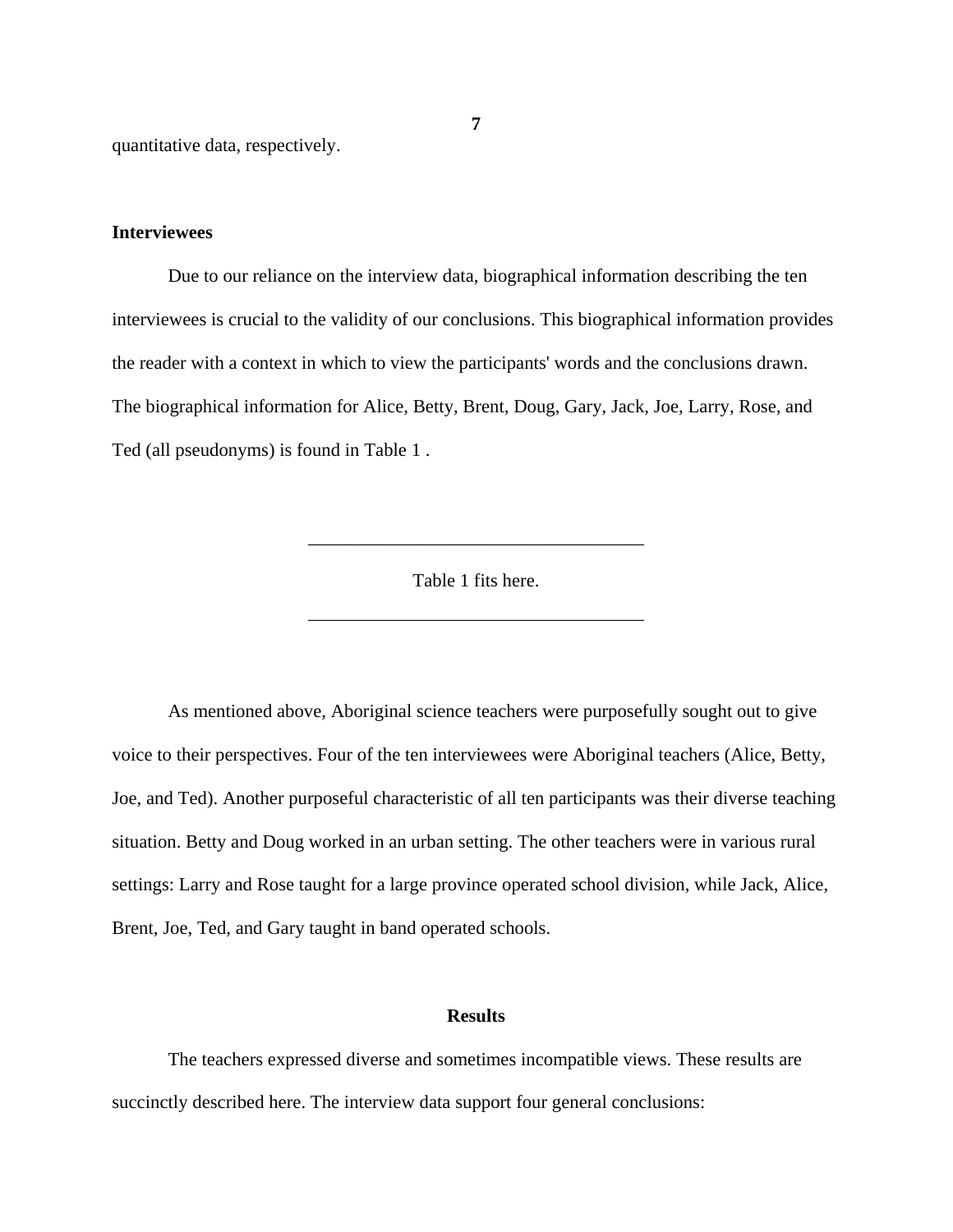- 1. Teachers generally viewed Western science as course content or as a way of exploring nature, not as a foreign culture as experienced by many of their students.
- 2. Aboriginal knowledge was respected by science teachers, but only a token amount was added onto, but not integrated with, school science.
- 3. Teachers thought that the act of learning science was *unrelated* to their students' Aboriginal worldviews.
- 4. Students' disinterest in pursuing science careers was either unexplainable by the interviewees or was blamed on student deficits. Few teachers blamed their curriculum and teaching.

Each of these points is discussed in the sections that follow.

 We should point out that teachers held similar ideas about the meaning of "culture." Our interviewees generally agreed that culture was a way of thinking, of viewing the world, and of interacting with the world; in short, a way of living. Some participants talked about different subcultures and about how culture changes depending on the circumstances.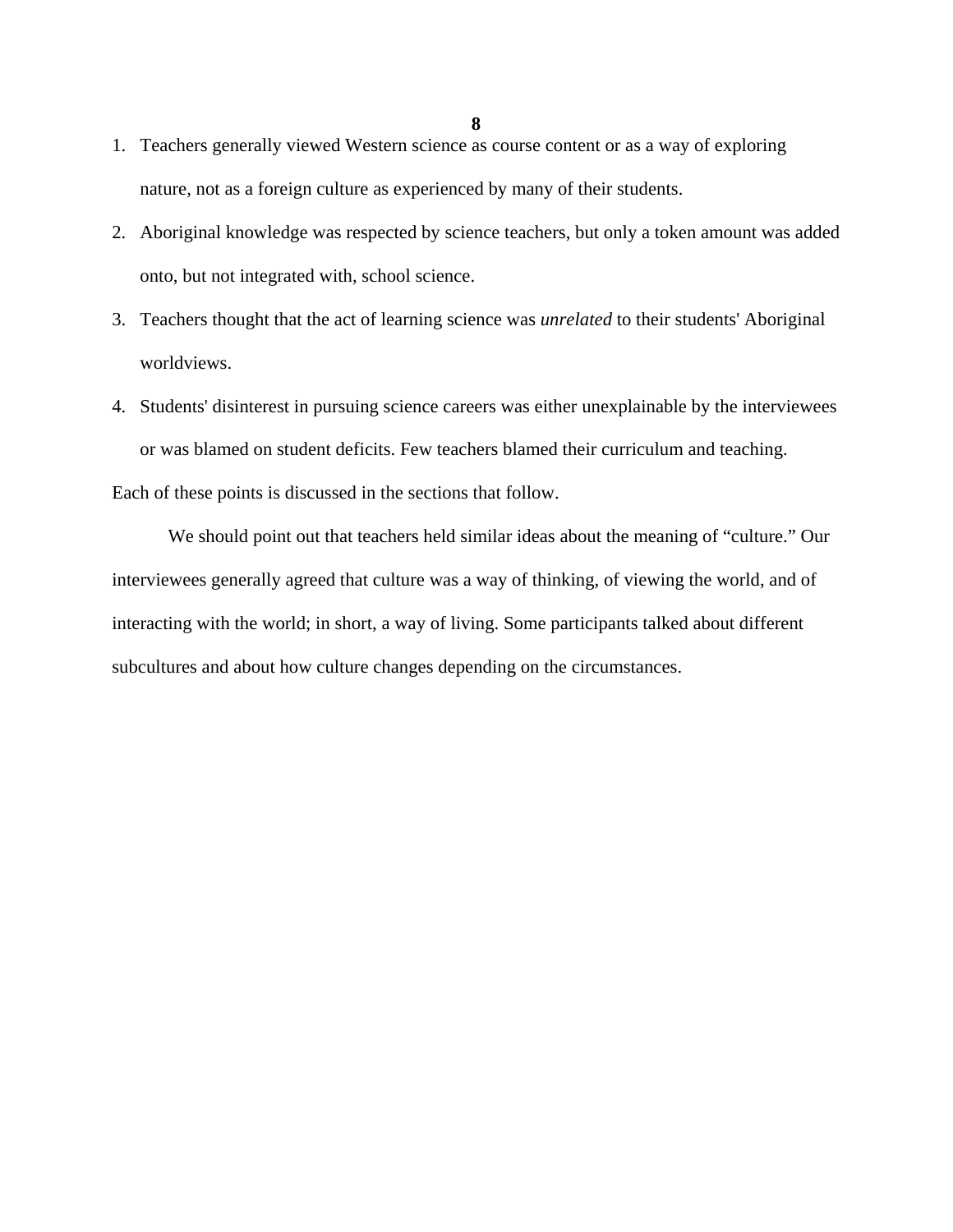## **Views on Western Science**

 Although no teacher attempted to define science during the interviews, the word came up on many occasions, of course. From these occasions it became evident that different people had very different ideas about what "science" means, and these meanings would shift when the context changed (a normal linguistic practice). Depending on the context, the following meanings of science could be found in the interview data. Science is:

- 1. any knowledge about nature irrespective of the knowledge system used (e.g. "science is everywhere," "children learn science on the trap lines," and "Aboriginal science").
- 2. the canonical knowledge, skills, and values of Western science as found in university science courses and in school curricula.
- 3. a school subject to be passed for credit.
- 4. processes and products usually identified as technology by the academic social science community.
- 5. an aspect of Euro-American culture, or a subculture.

The reader must be vigilant and sensitive to these five different meanings of science found in all teachers' statements about the connection between *science* and culture.

 A majority of respondents equated science with technology by associating science with activities and goals normally considered to belong to technology (meaning number 4 above). The social science literature consistently points out how science and technology are quite different enterprises, though they interact considerably (Ziman, 1984). Thus, sometimes the phrase "interaction of science and culture" may mean the same thing as "interaction of technology and culture" for a majority of the teachers.

On the one hand, many of the 25 teachers (72%) responding to the quantitative SCN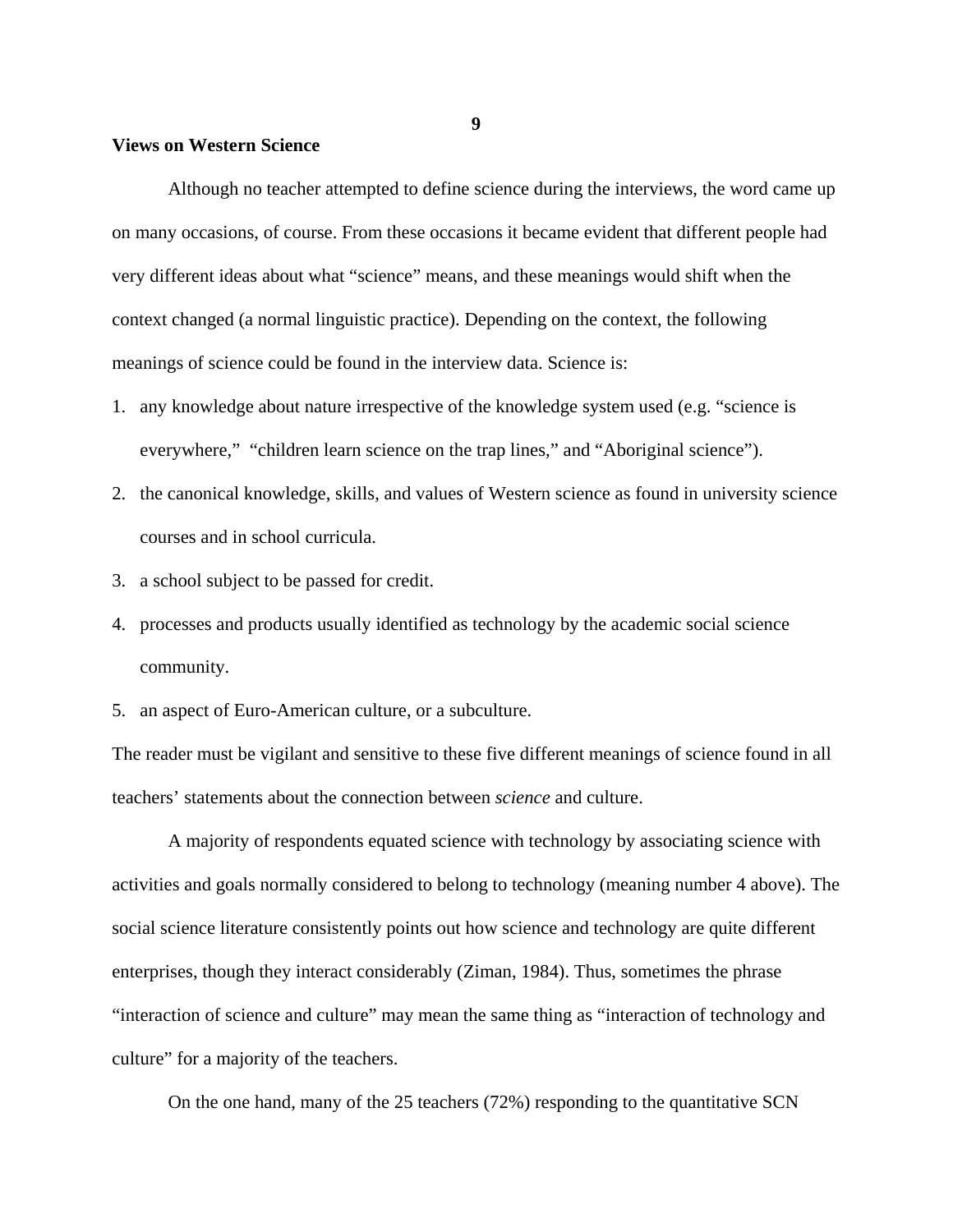instrument acknowledged that science could be "a rational perceiving of reality," an expression which Ogawa (1995) used for definition number 1 above. On the other hand, fewer of these teachers subscribed to meaning 5 which recognizes science as a cultural phenomenon. The cultural view of science was acknowledged by only half the science teachers in our study.

 The connection between Western science and Euro-American culture was acknowledged by only some of the teachers, but even then it seemed restricted to an intellectual realm. Their views never addressed classroom practice, where the day to day challenges are faced by Aboriginal students when learning science. The cultural status of science seems to have little currency for teachers.

 The beliefs of the teachers we interviewed seemed, on the surface, to be completely at odds with the views of Aboriginal educators who view science as a part of Western "progress" that has oppressed Aboriginal peoples since the time of contact (summarized in Aikenhead, 1997). This discrepancy between the teachers' views and Aboriginal experiences would seem to create an invisible barrier to Western science content for Aboriginal students. A teacher cannot accommodate culture effectively in a science classroom without appreciating the cultural nature of that science content.

 Although the teachers were unanimous in *rejecting* the idea that their science classrooms purposefully assimilated Aboriginal students into a Western worldview, the teachers may have unintentionally worked towards assimilating some students by not intentionally treating science as a cultural phenomenon. Teachers generally viewed Western science as course content to teach or as a way of exploring nature, not as foreign culture that many of their students experienced.

### **Introduction of Aboriginal Knowledge into Science Classrooms**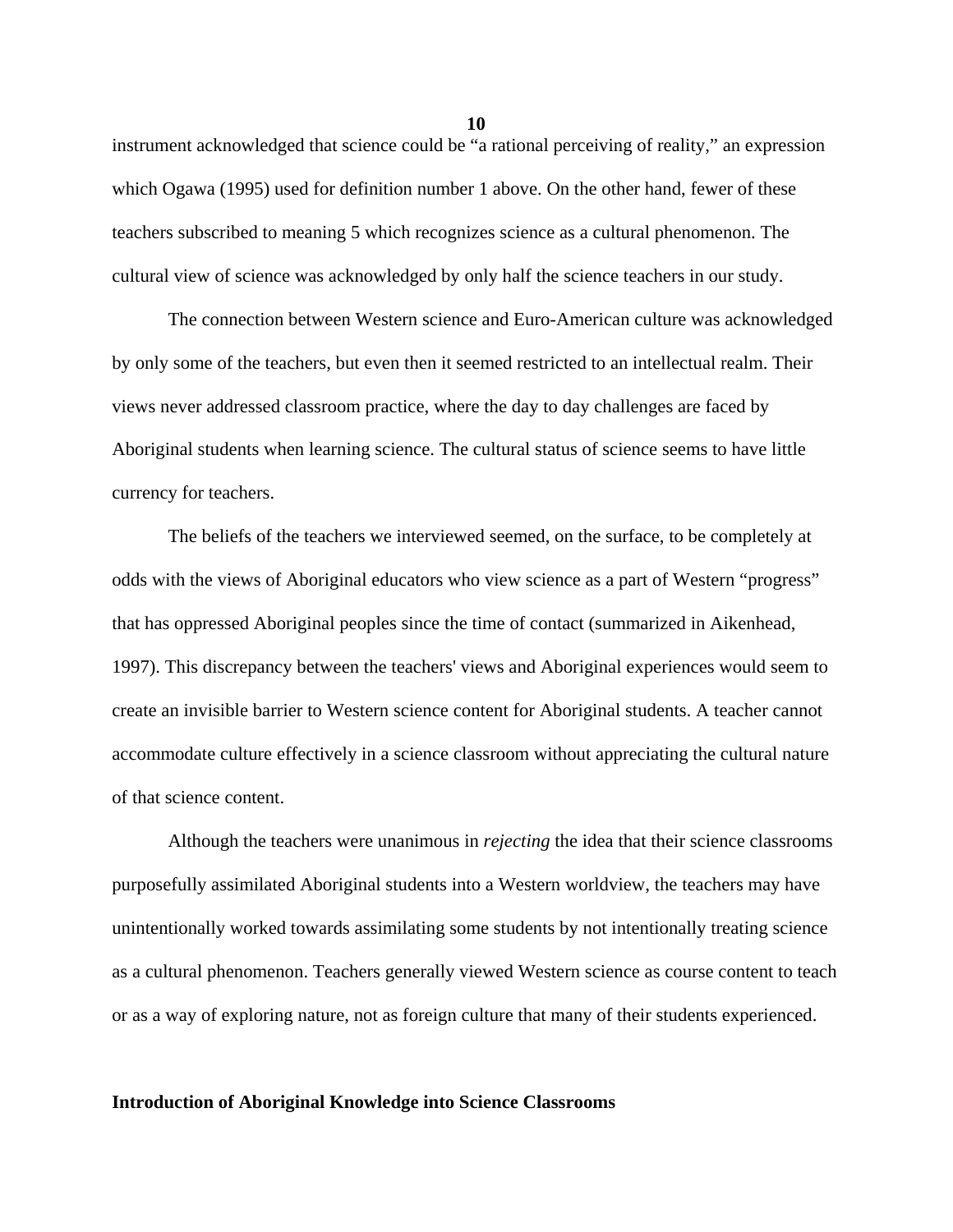**11**

 Teachers' efforts were directed towards adding a measure of Aboriginal content to conventional science instruction, towards participating in school-wide programs that taught Aboriginal knowledge, or towards engaging students in science activities that made connections to students' everyday worlds. However encouraging these approaches are, they tend to force students to negotiate *on their own* the transitions between home culture and the culture of school science. Aboriginal knowledge was respected by the science teachers in our study, but only a token amount was added onto, but not integrated with, school science. This situation varied from community to community and depended on the culture of the school.

 Rose and Alice, a non-Aboriginal and Aboriginal teacher respectively, put a very high premium on incorporating Aboriginal knowledge into the school program, more than most other interviewees. "It builds student self-esteem," Rose claimed  $(48)^1$ . Their incorporation of Aboriginal knowledge drew principally upon community elders as the educational resource. Because the number of available elders is limited, it is difficult to access this valuable resource (Alice, 28). This problem is coupled with the fact that most print and audio-visual materials known to the teachers are relevant to Native *American* students, not to Cree, Dené, Métis, or other Saskatchewan Aboriginal students. This lack of resources was cited by most of the other participants as the main reason that only a token amount of Aboriginal knowledge was introduced into their science programs.

 Betty grew up in a central Saskatchewan, Aboriginal community. She, too, put a high priority on incorporating Aboriginal knowledge into her science classroom so students could make connections to their lives and culture while engaging in hands-on "sciencing." However,

<sup>&</sup>lt;u>1</u> <sup>1</sup>The numbers identify the lines on the transcripts where the raw data may be found.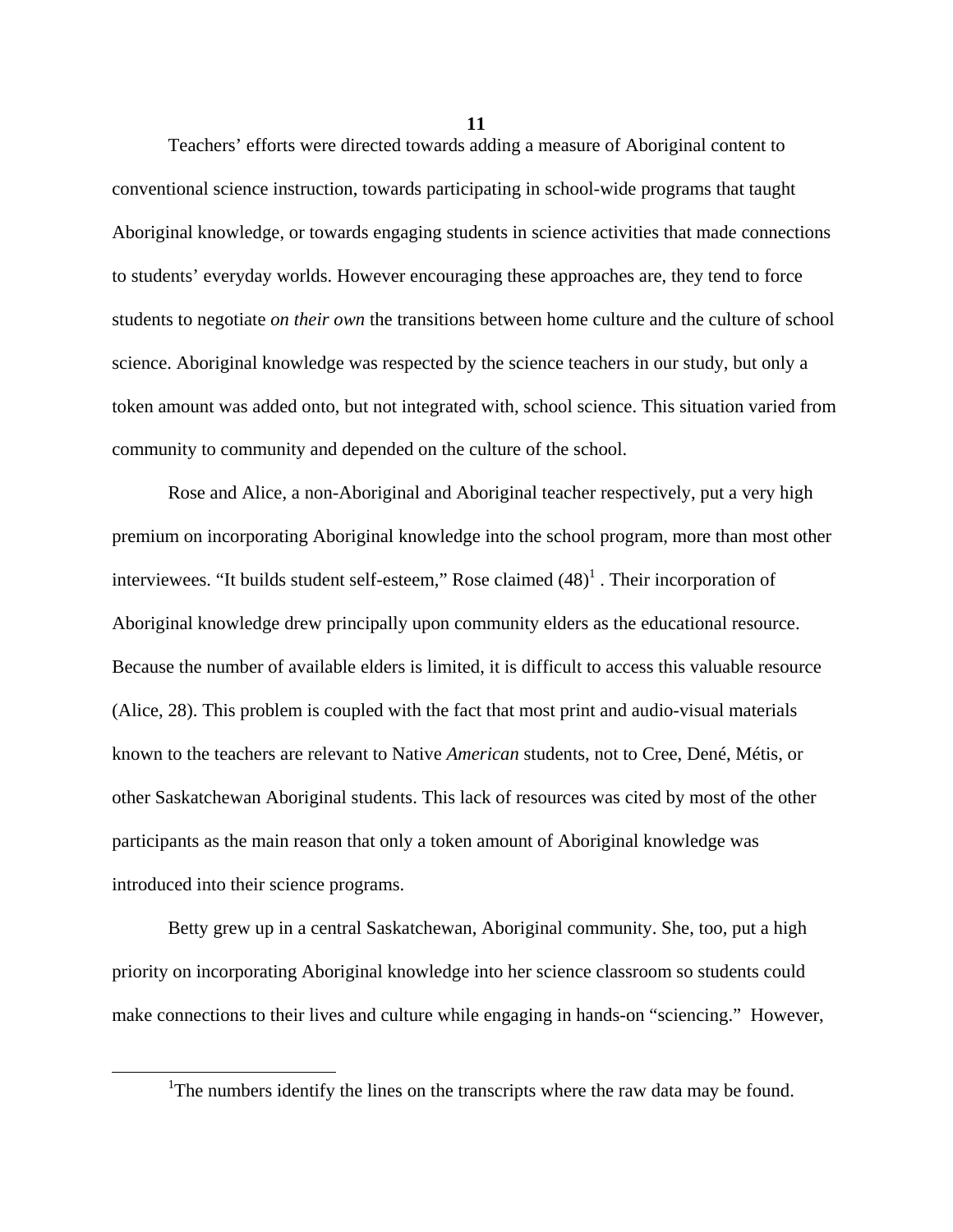the Aboriginal community in which Betty was teaching was not the community where she grew up. That made a world of difference to how much Aboriginal knowledge she could incorporate. In her words:

I work with an Aboriginal teacher who is always bringing in people. She's older than me and she's lived here forever and knows all these people personally. I don't actually live here; close to this area. I don't know of the elders personally. I don't feel all that comfortable approaching them when I don't know them really well. I think there is a lot of non-Aboriginal teachers who feel that way. (Betty, 350-356)

Her advice to herself is to have students learn the community's Aboriginal knowledge on their own and then teach the class what they had learned.

 On the other hand, Alice (who has taught five years in her community) took more personal responsibility to learn from resource people, "If I couldn't find someone to come in, I would go and ask someone and then bring that back; tell the kids what I've learned" (Alice, 34- 36). Whereas Alice's school made a conscious effort to teach both Western science and Aboriginal knowledge in science classes, Betty's school did not have that commitment, and hence Betty felt the responsibility falling almost all on her shoulders.

 Jack (12-23) and Brent (230) were the only teachers interviewed who distanced themselves and their teaching from Aboriginal knowledge. Several of the other teachers mentioned that their classroom was the only science classroom in the school where Aboriginal knowledge was welcome.

 Other problems that militate against the incorporation of Aboriginal knowledge into science instruction for some communities were identified by Brent and Joe. The Aboriginal students in their communities are so disconnected from their culture that incorporating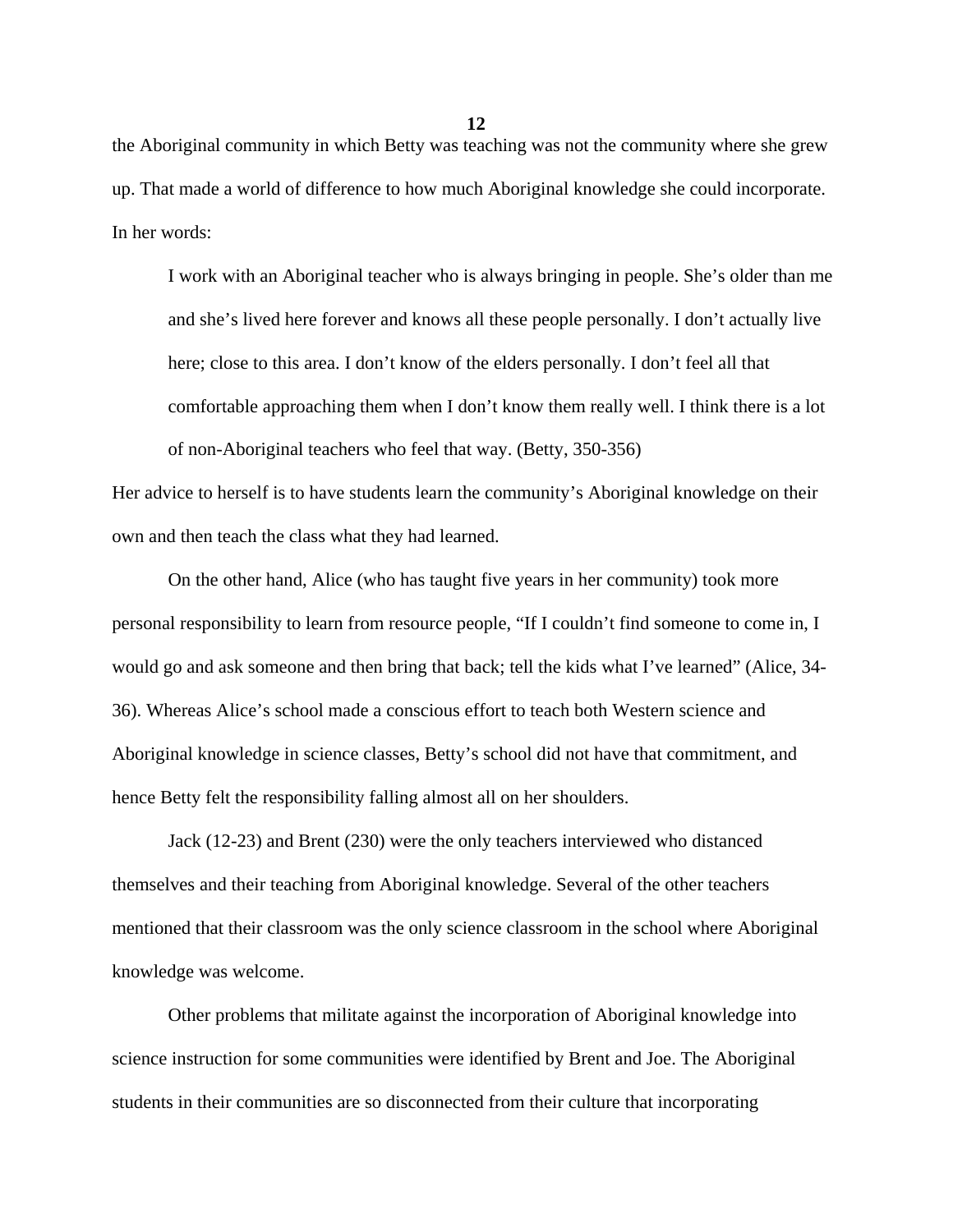Aboriginal knowledge into the science classroom would not really seem relevant to them. Joe pointed to the 50:50 split in his community among the Aboriginal parents, where half of them wanted Aboriginal knowledge taught in school while the other half was against it (48). Nevertheless, he felt that Aboriginal knowledge is very evident in his school's science classrooms. Joe valued his Aboriginal knowledge as being scientific. However, several teachers mentioned that their students did not value their own Aboriginal knowledge as worthy of equal status to school science.

 Gary and Ted both suggested that the Anglican church had succeeded in almost eliminating Aboriginal spirituality in the community where they presently taught. Ted pointed out that traditional ceremonies were conducted in secret if at all. Consequently when bringing Aboriginal knowledge into his classroom (framed in a holistic interconnection among all things and all knowledge of Mother Earth), Gary felt pressured to exclude references to spirituality (216), but he saw value in considering both Western and Aboriginal views because it developed critical thinking skills (570). The apparent contradiction between compartmentalized and holistic knowledge went unnoticed.

 The picture emerging from the interviews is an expressed openness to include Aboriginal knowledge in the science program (the Saskatchewan science curriculum was cited by several teachers as encouraging it), but in practice little or moderate headway is being made except for a few unique instances (Rose and Alice).

## **Aboriginal Knowledge and Success at Learning Science**

 Our non-Aboriginal teachers were articulate and persuasive in denying any cultural conflict between Aboriginal and scientific ways of knowing. All teachers interviewed, including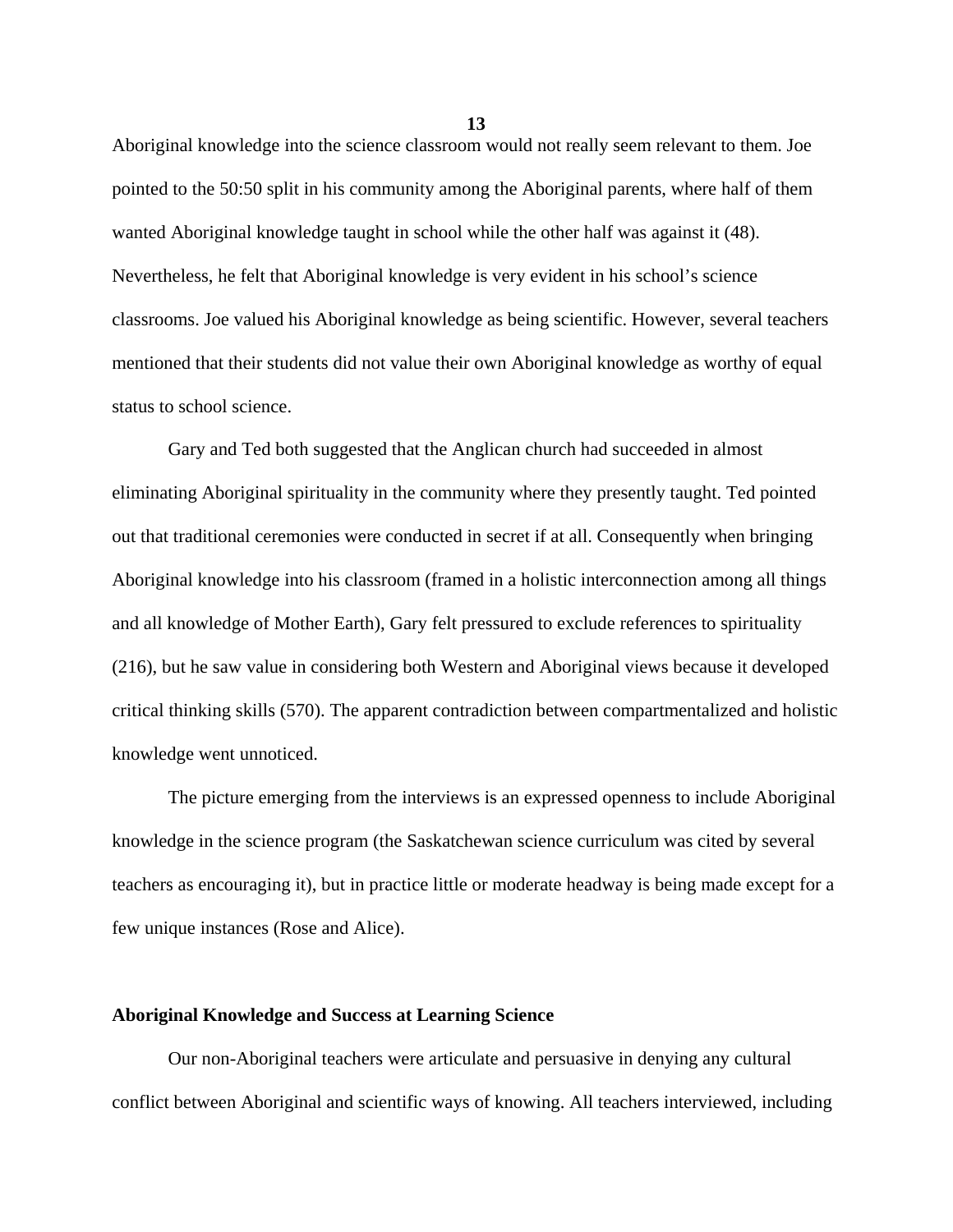the four Aboriginal teachers, thought that *the ease* of learning science had nothing to do with students' possessing an Aboriginal worldview. Teachers firmly believed that learning science did not pose any risk to losing something valuable from students' own culture. These ideas arose in response to such questions as: Does the possession of Aboriginal knowledge inhibit students from learning science? If Aboriginal students do master science, do they lose something valuable from their own culture? To what extent is science a foreign culture to Aboriginal students?

 A majority (72%) of the 25 teachers responding to the quantitative SCN instrument *disagreed* with the statement "Students' belief in everyday common knowledge inhibits their learning science" (a statement to which the research community would agree, based on supporting evidence amassed over the last 20 years; Driver et al., 1994). Teachers' views and empirical evidence seem to be at odds. Most of the 10 interviewees would have likely disagreed with the statement as well, but their reasons would vary considerably. For instance, Joe did not separate the two knowledge systems in his mind (scientific and Aboriginal) in the sense that he believed that an individual can take something from each type of knowledge system (140). Gary claimed that Aboriginal knowledge is "the best teaching tool you could use" (355). He added: If students "make no effort to get involved in the information, they'll be ignorant" (369); thus, there was no problem of Aboriginal knowledge inhibiting students' learning of science as long as student made an effort! Brent recognized that traditional values do conflict with chemistry theory but pointed out that one can *understand* an idea (for the purpose of passing tests and getting to university) but not *believe* it. The distinction between understanding and believing a scientific idea seemed to be fundamental to learning science. Gary and others also alluded to this distinction.

Along similar lines of thought, Alice recognized the potential conflict between scientific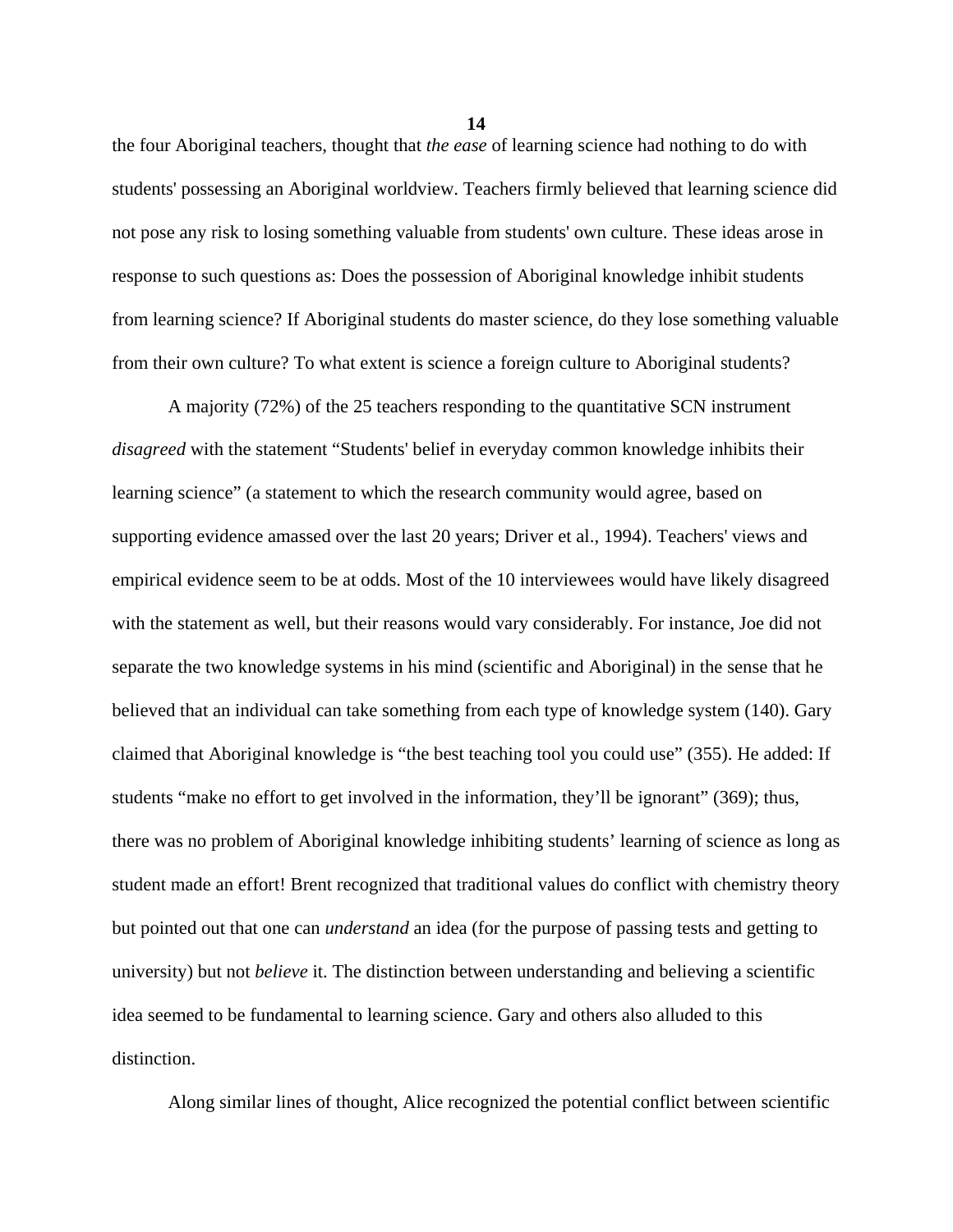reductionism and the commonsense holistic way of Aboriginal students (70-77), but she claimed that this potential conflict did not inhibit students in her community from learning science (117). She advised teachers to relate science to kids' interests, to engage them in activities in which they learn science skills, and then have kids transfer those skills to a written assignment (228).

 Rose gave a much different reason. Learning science is not inhibited by students' Aboriginal culture in her community because many students do not know the Aboriginal knowledge in the first place. Instead they believe in Western culture; a pervasive influence of the Catholic church she claimed (109-123). Rose also blamed the problem on the social institution of schooling: students are "confused about their own traditions and the whole Western world coming in with its institutionalized education" (219-221).

 Jack cited students' lack of discipline and lack of language and math skills as the inhibitors to learning science (92-105). Larry tended to agree with Jack (472) but stressed a much more fundamental inhibitor — a lack of family support for school learning (414-422).

 And finally, Betty added a few more reasons or conditions that would inhibit learning: the attitude that science is "just another point of view" so why learn it? (199); instruction that relies on the textbook and note writing (125); and content that explicitly rejects Aboriginal beliefs (248). According to Betty, learning will be facilitated if a teacher "meshes" Aboriginal and science knowledge (219) making many connections between the two (255). She claimed that the two biggest inhibitors to learning science are disruptive students when they play at science (486), and students not having the skills or desire to write an intelligent response about what they were doing in a hands-on activity (488).

 The science teachers participating in our study tended to reject any idea of there being any negative consequences to Aboriginal students' learning Western science. Ted maintained a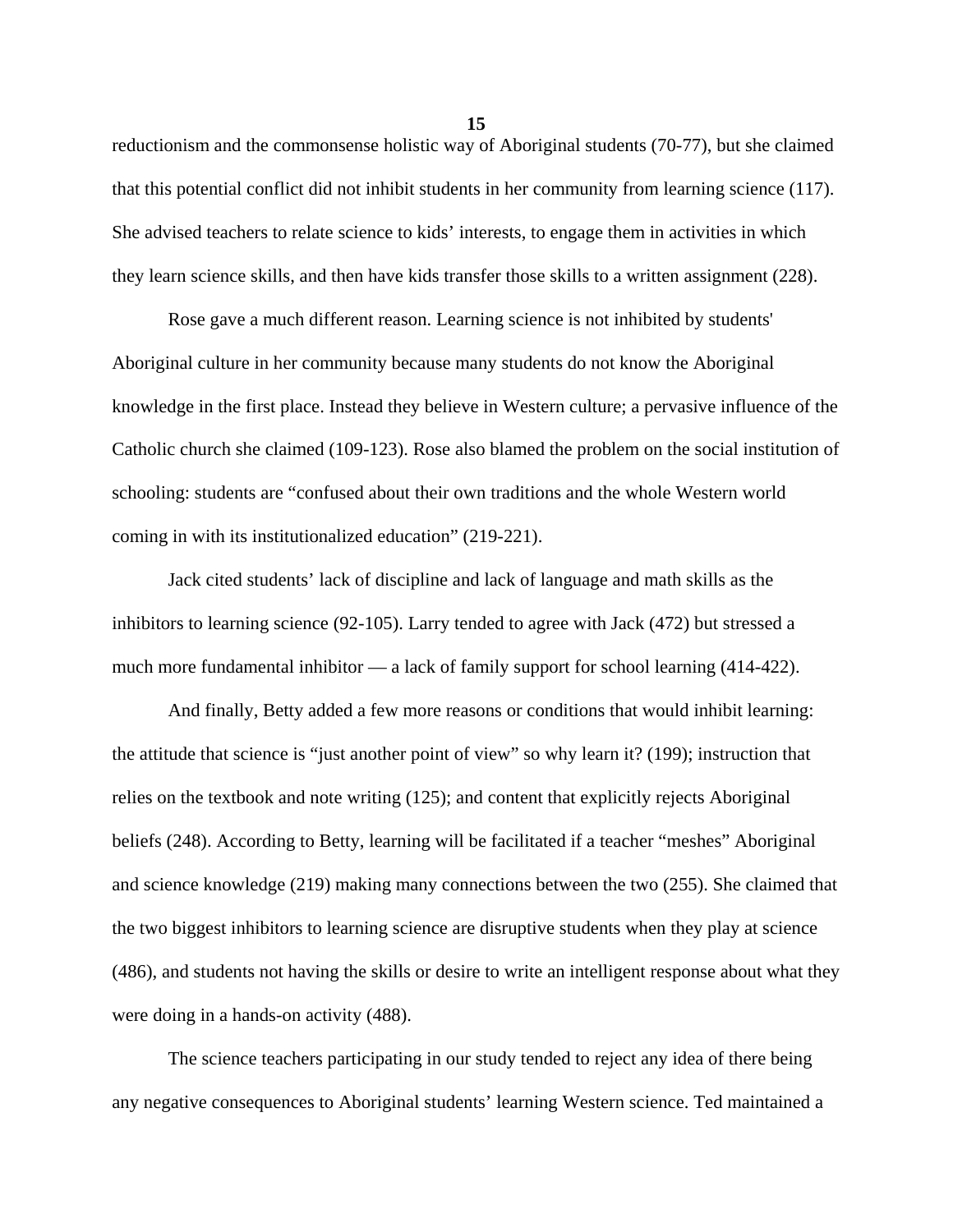basic belief about learning: "You don't have to lose something when you gain something" (412). Science will enhance what you already know. He attributed alienation not to science but to the Anglican church that nearly eliminated traditional spirituality from his community, though this spirituality is slowly returning  $(144)$ .

 Joe was not as optimistic as Ted. Joe warned of the danger of losing something valuable from Aboriginal culture and the danger of science dominating one's thinking, if it was not watched and guarded against (144-154). One way to guard against it is to constantly differentiate between each set of beliefs, Aboriginal and scientific (157), while at the same time, integrate knowledge from both domains (140).

 Betty and Alice both emphasized individual differences among students; that is, the consequences to mastering science will be different for different students. Some students will lose something valuable of their own culture if they master science, but others will not. Betty and Alice identified various types students: those "keeners" who naturally and easily catch on to science (Betty, 227), those "keeners" who are curious but have to work at understanding science (a group Betty identified with, 230), and those who just memorize to get through by playing Fatima's rules (Alice, 180). Alice also expressed a fundamental tenet to her idea of learning: "What students believe in has to be affirmed some way. You can't separate it" (266). Alice's view reinforces Betty's idea that the two knowledge systems (scientific and Aboriginal ways of knowing) need to be meshed; a view that appears to contradict Joe's belief in differentiating between each way of knowing. The opposing positions can be identified as two ends of the spectrum of collateral learning.

 Doug presented a similar view by emphasizing the idea that if science dominated one's way of thinking, that does not necessarily mean that one is alienated from one's culture (363).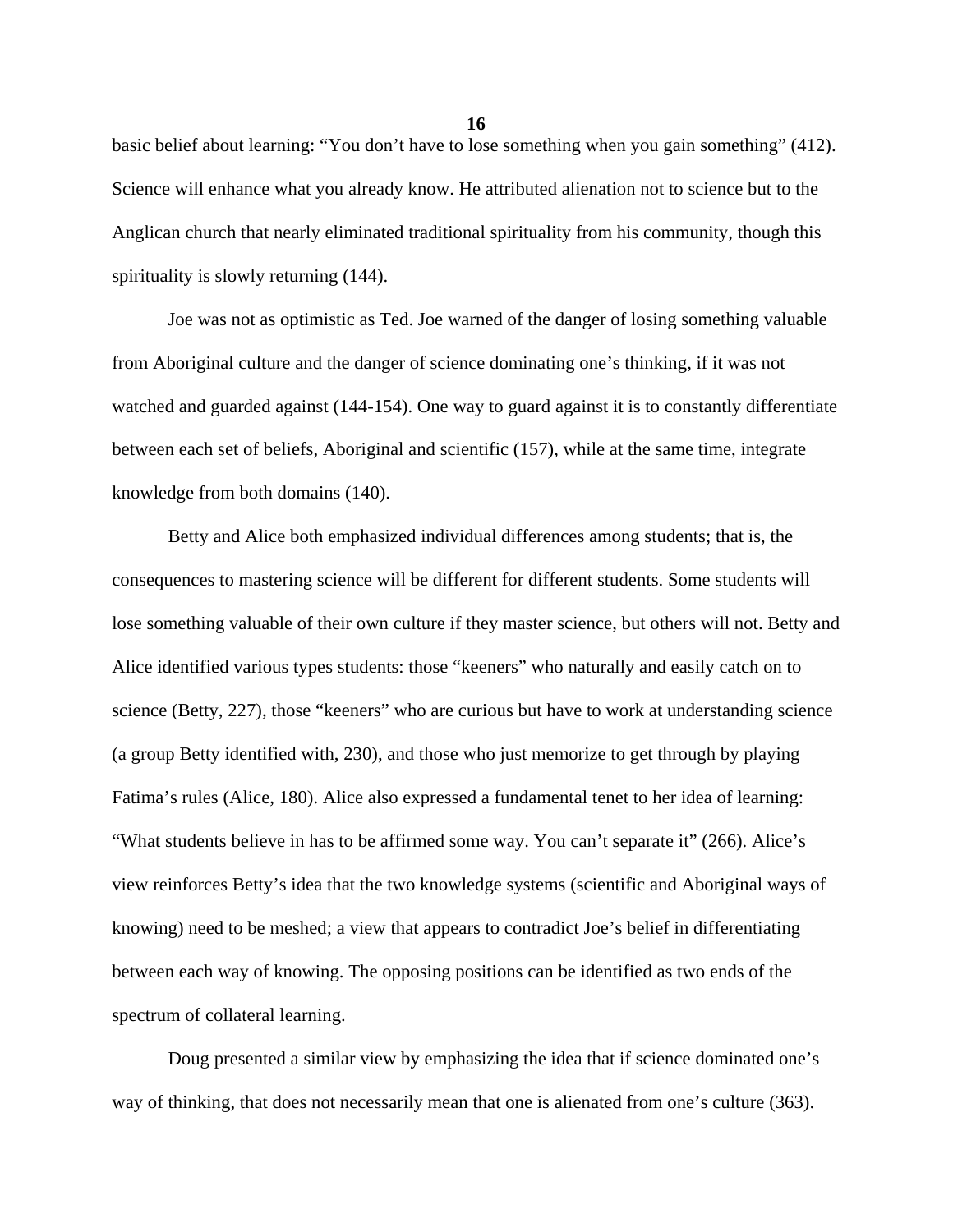Rose believed that the assimilation into Western culture (mostly through technology such as TV) has already generated a "Euro-centric way" (137) in the minds of Aboriginal students who therefore see science as logical commonsense. As a consequence, science dominates their thinking already (192).

 Gary cited his own experience of learning Aboriginal knowledge over the years without it dominating his thinking. He expects that Aboriginal students can handle scientific knowledge just as he handled Aboriginal knowledge (428). (Gary's privileged status as a teacher did not enter the discussion.)

 A very different picture was painted by Larry. He too disagreed that mastering science would cause students to lose something valuable of their own culture (40), but Larry also talked about students switching back and forth between the two ways of knowing. Each way of knowing was like having ideas "in different pockets" (206, 288, 305). Here Larry articulates a fundamental view of *separating* the two knowledge systems. He goes on to argue that science dominates one's thinking, not because of the potency of scientific knowledge, but because Western culture strongly dominates other cultures, period; thus, Western culture, not science, marginalizes Aboriginal peoples (65). According to Larry, individual differences and community circumstances are influential, an idea that found support from Betty and Alice.

 When the issue of Aboriginal versus scientific knowledge arises, as it did in the discussions just above, different viewpoints begin to surface about how to handle two different, and potentially conflicting, knowledge systems. At one extreme is Joe's and Betty's approach of "meshing" the two knowledge systems together (secured collateral learning; Aikenhead and Jegede, 1999), while at the opposite extreme is Brent's and Larry's approach of segregating the two (parallel collateral learning).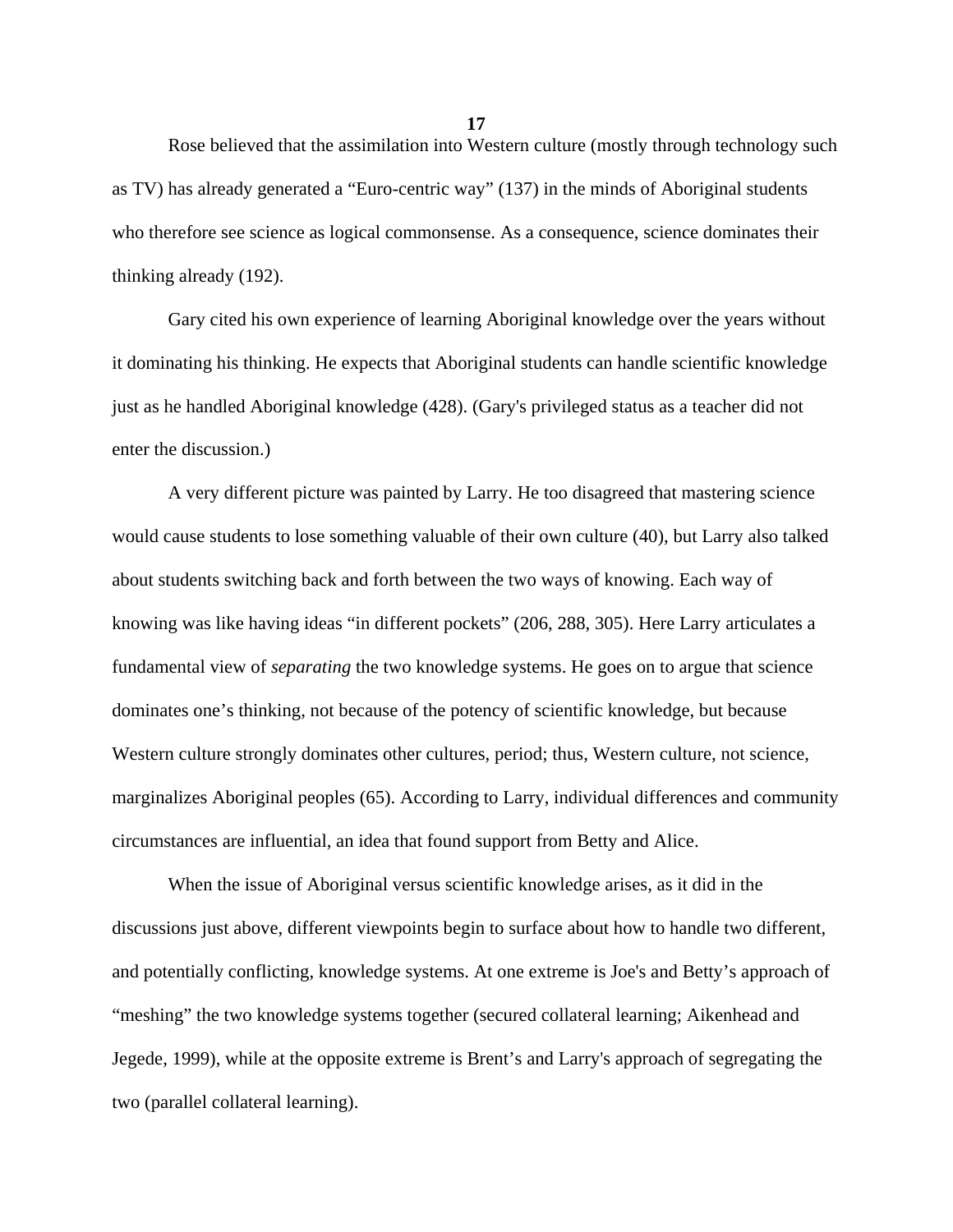To what extent is science a foreign culture to Aboriginal students? Based on all the data, we came to the conclusion that, in general, teachers thought that learning science was *unrelated* to students' possessing an Aboriginal worldview. Teachers identified other causes for student difficulties learning Western science.

### **Explaining the Lack of Participation**

 If, as our participants believed, science is no more foreign to Aboriginal students than it is to their non-Aboriginal counterparts in other schools (a belief contradicted by Sutherland's [1998] recent research with Manitoba Cree communities), then how did our participants explain why there are so few Aboriginal scientists and engineers? Why do so few Aboriginal students continue to take science in high school and university?

 Students' disinterest in pursuing science and engineering related careers was at first unexplainable by half the interviewees. The other half blamed student deficits, for example, inadequacies in their self-confidence, language and math skills, academic orientation, and strength of family culture and support (all described in earlier sections). Not one teacher broke through this wall of excuses to see a more fundamental issue of cultural conflict for many Aboriginal students in school science. Blaming the "victim" was a strategy identified in South Africa by Naidoo and Savage (1998, p. 83): "Conveniently, equity becomes seen in terms of individual failure to take advantage of opportunities, not as a failure of society to prepare individuals to do so."

 This theme was repeated in various ways by our interviewees, although some did recognize societal influences on student participation in upper level science courses. Alice (324), for instance, suggested it might depend on the community because science is not stressed in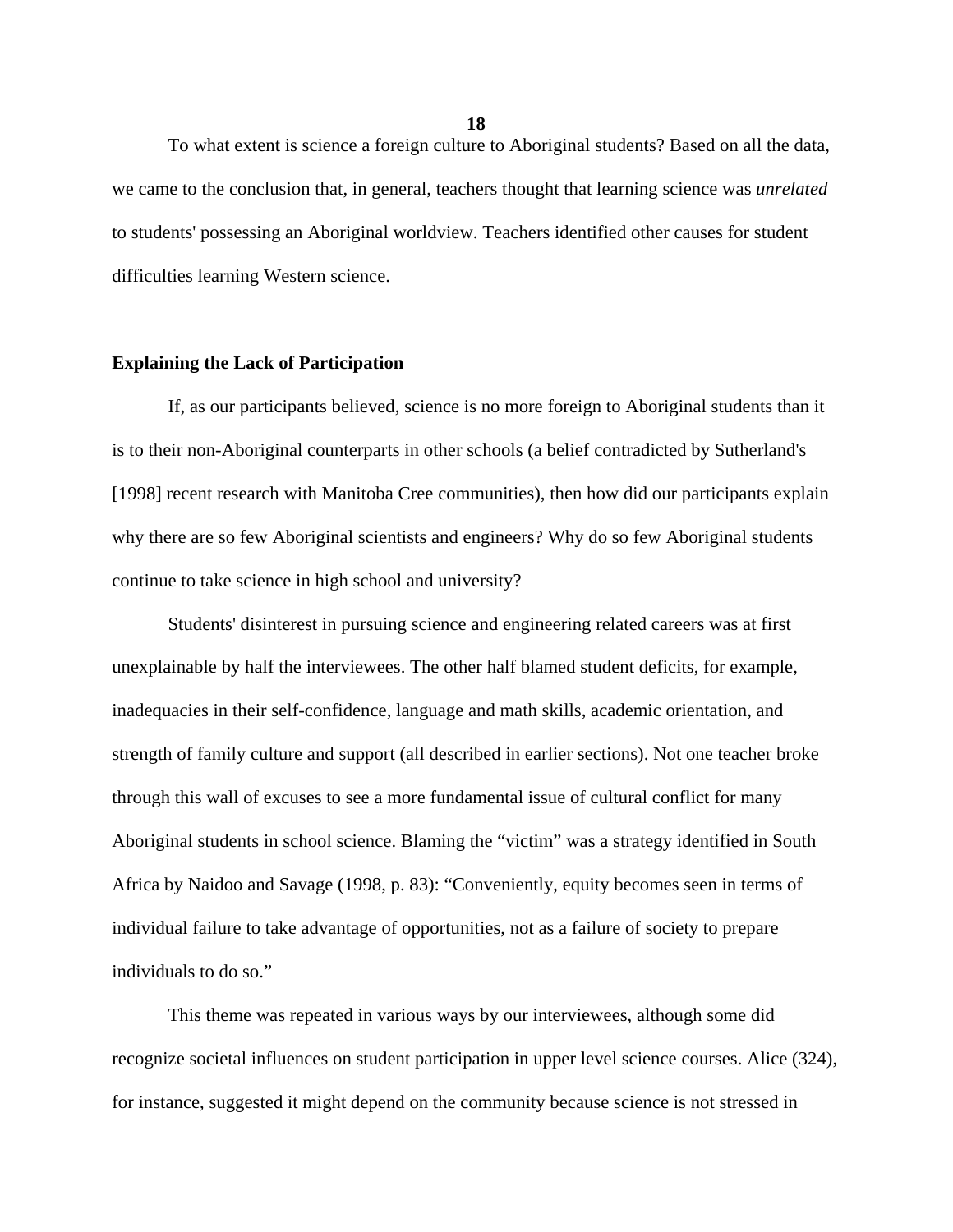some schools, but also, some students seem intimidated by the required skills in science (195). Rose surmised a fear of math and a lack of confidence (178). She also discussed what "science" meant to students: a subject to be passed and not a rational perceiving of reality (a meaning making system connecting ideas together, 404). Who wants to make a career out of an artificial school subject? (211)

 Betty felt that science had been used in the past to reject Aboriginal knowledge, and this would discourage Aboriginal students from taking science seriously (284). Similarly in an American study of third grade children, Schilk et al. (1995) concluded, "The perceptions Indian students had of scientists, largely dictated by popular media, were in direct conflict with their Iroquois values" (p. 3):

Interviewer: Do you think you could be a scientist?

 Clint: That's not something Indians do. I couldn't hurt things or blow things up. This view found support in Gary (480) who suggested that science careers are associated with the White power structure of Canada. Science careers are rejected by Aboriginal students who feel their people have been abused by science.

 Ted explained that high school science is associated with going to university. University life is quite a change for students (leaving the safety of home to go to the big city), too much change to be comfortable (453). Thus, there was little incentive in general for his students to be interested in a science or engineering career.

 Joe commented on the conflict between the scientific value of questioning everything and the traditional home value of accepting things as they are (166). The conflict increases an Aboriginal student's discomfort with science as a life career.

Gary's main reason for so few Aboriginal students attending university was the poor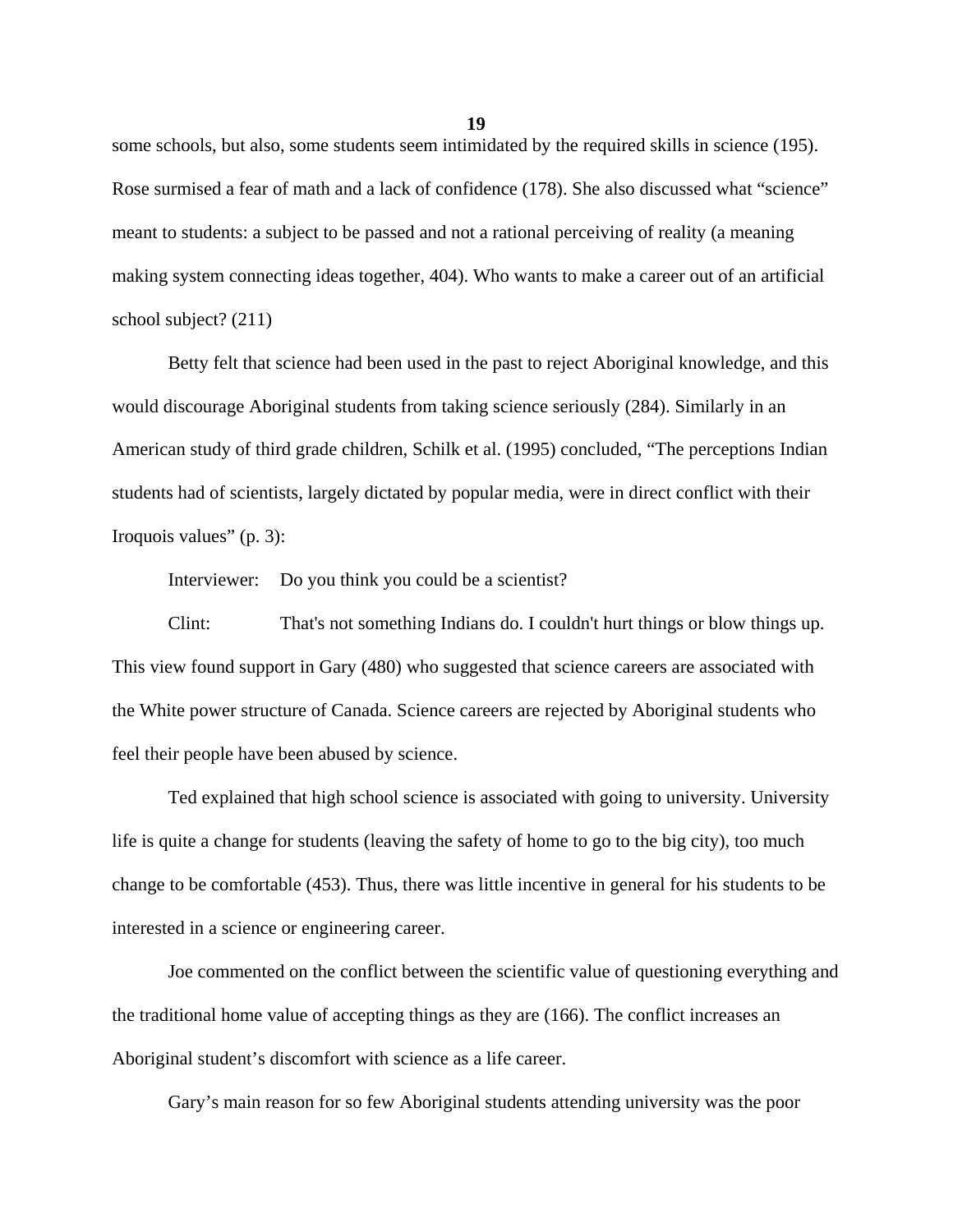prospects for a good job for university graduates (473). Employment is more secure through the trades, not through academics (482). High school science seems too hard and too abstract for all students (488). When science careers prove more useful to students, more students will follow those careers (440).

 It is interesting to note that the potential cultural conflicts between science and Aboriginal knowledge (conflicts that seemed to be relegated to a low priority in earlier discussions) were given greater credence by several teachers when they talked about students' avoidance of science classes and careers.

 Not many teachers in our study blamed their curriculum and teaching. After all, if teachers believe that Aboriginal worldviews are no barrier to gaining access to Western science, then it follows that access must be related to circumstances other than differing worldviews. At the present time, therefore, many of our participants would probably not embrace the need to become culture brokers to help Aboriginal students negotiate cultural borders between their family life culture and school science culture.

 However, by listening to those teachers who did mention deficiencies in their curriculum and teaching, we gain insight into what might help Aboriginal students overcome the cultural boundaries identified by Aboriginal writers (e.g. MacIvor, 1995).

#### **Conclusions**

 Cajete (1986) argued that an absence of cross-cultural teaching in science classes constitutes a major barrier to integrating students' Aboriginal culture into science classrooms. We argued earlier that this forces students to navigate *on their own* between their home culture and the culture of school science. Only a few interviewees gave evidence of explicit cross-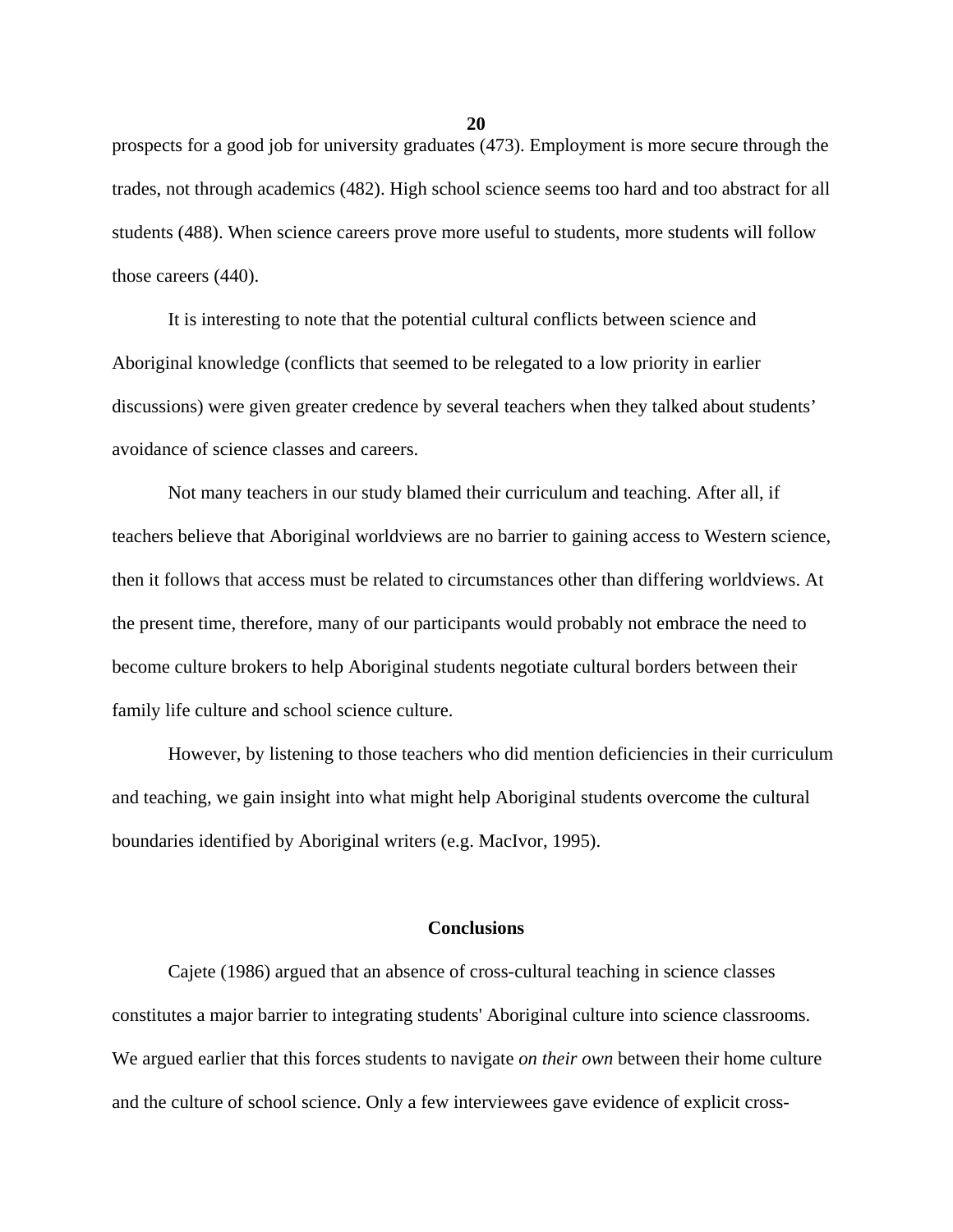cultural teaching.

 Students whose families support an Aboriginal culture will likely prosper from a science curriculum framed by an Aboriginal worldview, while students who are disconnected from their cultural roots may not find such a curriculum to be relevant. Several teachers (Betty, Brent, and Rose) lamented the fact that few Aboriginal students felt connected to nature (in spite of living in Northern communities) and too few felt connected to their own Aboriginal culture. Such feelings of disconnectedness have preoccupied many Aboriginal educators (Battiste and Barman, 1995; Deyhle and Swisher, 1997). The problem of disconnectedness to nature and Aboriginal culture is a barrier to accommodating Aboriginal culture in science classrooms. The barrier challenges science educators to engage their community in efforts to re-establish traditional values, knowledge, and language, so students will feel more connected to their Aboriginal cultures.

 Another theme was identified and underscored by several teachers: the importance of making connections between science content and the students' everyday lives. Betty (116), Alice (146), Rose (209), and Larry (503) described specific instances of significant connections. According to many of our interviewees, science fairs and "Science Olympics" seem to have a major impact on students. Evidently, some Saskatchewan Aboriginal students experience science lessons and activities at school that are meaningful and beneficial to them. According to their teachers, school science comes alive for these students during these events.

 Why do Aboriginal students avoid science in high school and university? About a half of our interviewees initially said they had no idea. They could not confidently make sense of the problem, let alone resolve it. This constitutes another barrier. Teachers need to develop ways to encourage students to continue in science. One promising idea is to change the science courses themselves into culturally sensitive curricula, instruction, and assessment that make students feel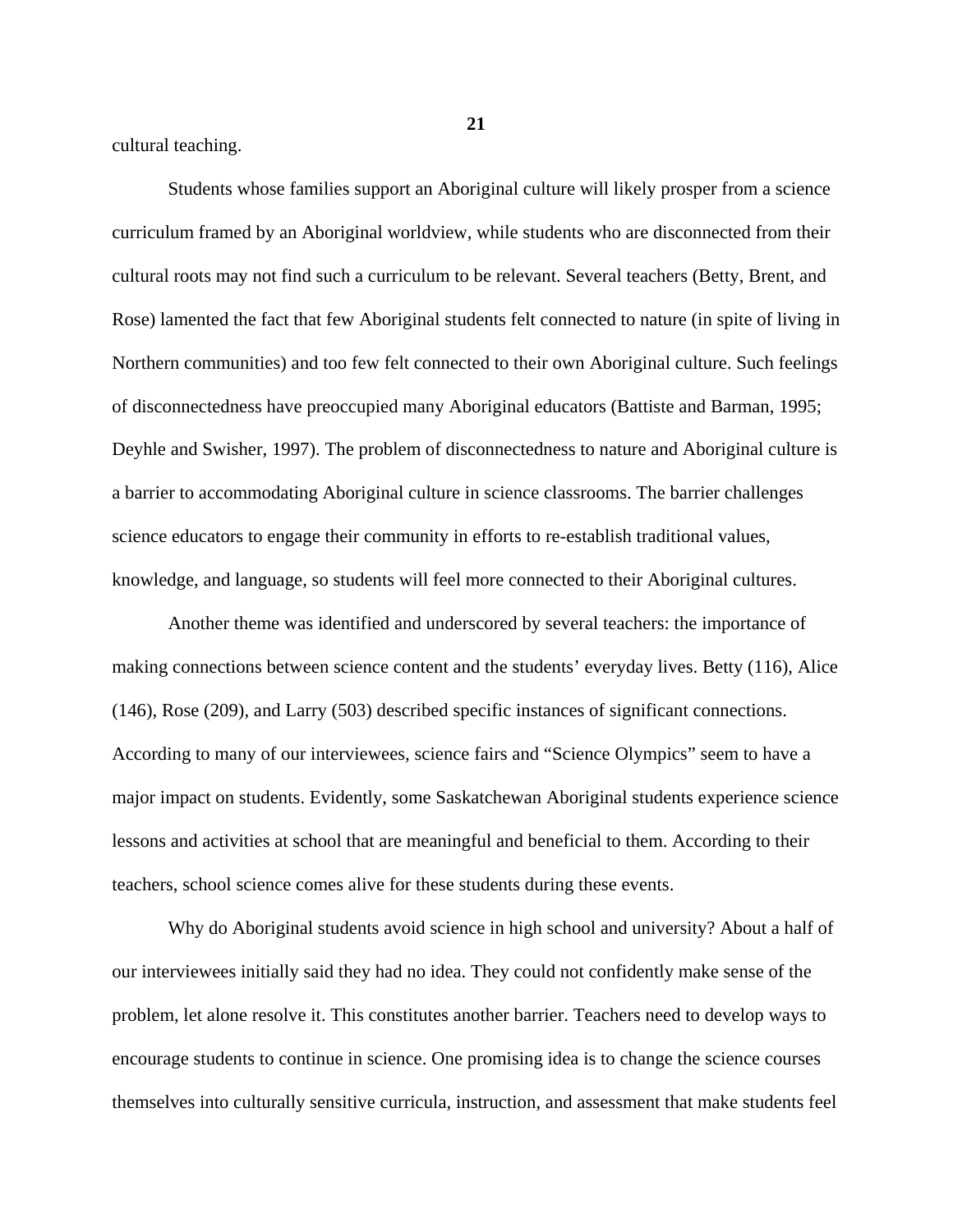**22**

more comfortable border crossing between their own culture and the culture of school science.

 The interviews indicated that when the teachers experienced conflict between science and Aboriginal knowledge, they had diverse ways of dealing with this conflict. Their diverse ways can be described by different types of collateral learning (parallel and secured). We should anticipate both a match and mismatch between students and their teachers in terms of the type of collateral learning they are comfortable with. A mismatch may create a barrier to culturally responsive teaching. However, if teachers are aware of their own preferred type of collateral learning, and are aware of the alternative types preferred by some of their students, then teachers' instruction can be more responsive to the needs of their students. This sensitivity will improve the culture-broker role of science teachers.

 Teachers who want Aboriginal students to succeed in science must not be undermined by a lack of instructional resources that accommodate Aboriginal knowledge in science classrooms, or by a pervasive school culture that inadvertently promotes Fatima's rules. The interview data were replete with constraints to successful science instruction. These barriers will not be diminished simply by adopting a cultural perspective on student learning, but such a perspective gives us new ways to creatively circumvent some of those barriers.

### **Recommendations**

 Instances of culturally responsive curriculum, instruction, and assessment were evident intermittently in our research data. The recommendations below speak to expanding the frequency of those examples so they become conventional practice, rather than the celebrated exception. These normative statements represent a partial answer to the question: How can Aboriginal students gain access to a Western scientific way of knowing without losing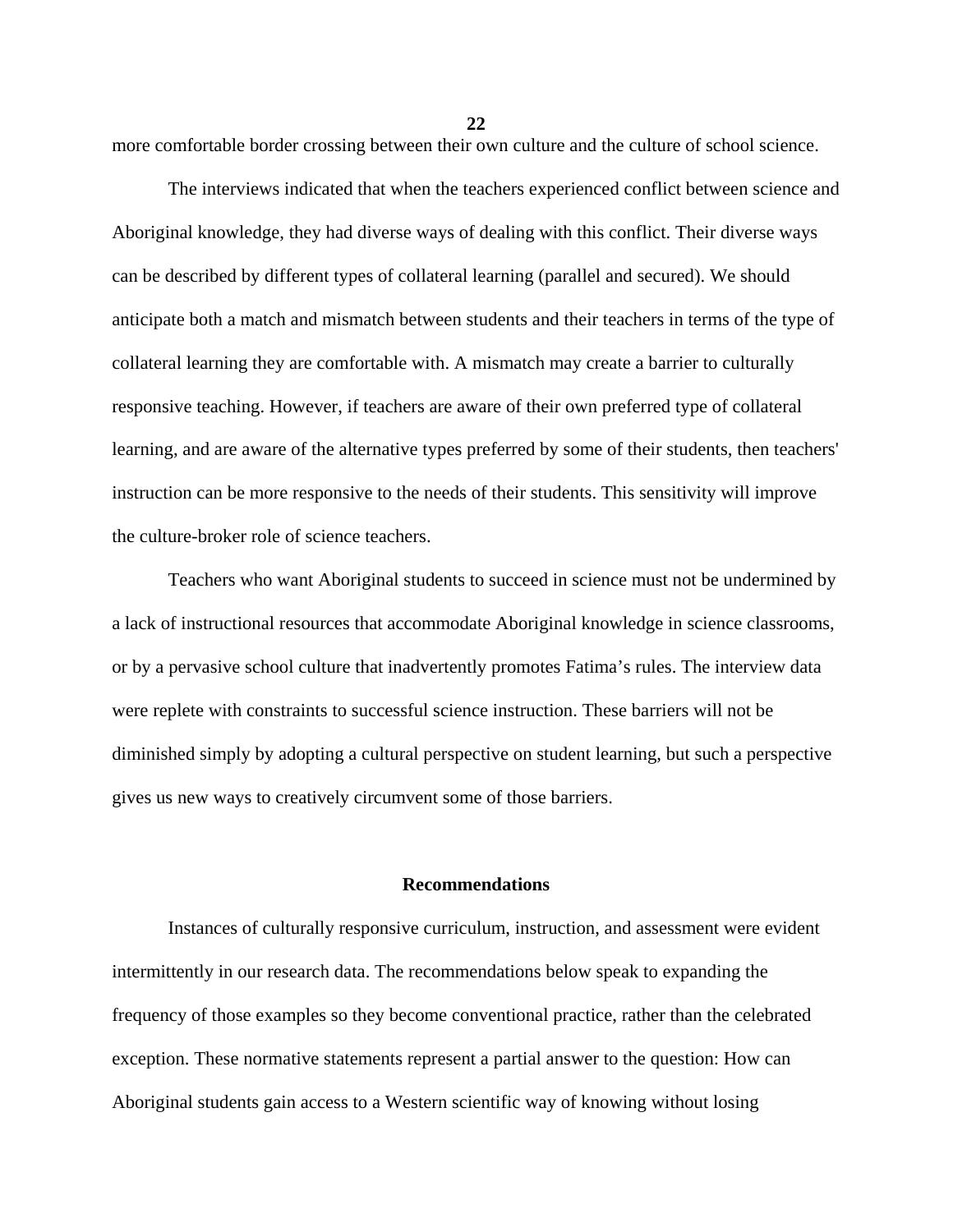something valuable from their own cultural ways of knowing? The recommendations synthesize the writings of Aboriginal educators in the context of our conversations with teachers. (A more detailed formulation of these recommendations is found in Aikenhead and Huntley, 1997.)

- 1. School science should validate and teach Aboriginal knowledge to a significant degree, and should combine it with Western science knowledge. Our participants spoke of making connections between school science and the students' everyday lives. Aboriginal language/ knowledge/culture must be seen by students as an asset to learning Western science, not as a liability. An Aboriginal worldview could frame a science curriculum, within which appropriate scientific knowledge, skills, and values are studied in a cross-cultural way.
- 2. A group of teachers who are amenable to fulfilling the role of culture broker should be identified and then organized into a network with other educators. This network should collaboratively carry out research and development (R&D) individually in classrooms and together as a group. Teachers need to be given the resources to run community-based science committees that will help them develop culturally responsive teaching/assessment practices and help them modify other teaching materials to suit the local culture, including the local language.
- 3. Children in elementary schools (grades 1-6) should experience enough hands-on materials to develop routines of proper behavior around materials in classrooms. They should also learn that some of their hands-on experiences with natural phenomena are genuine instances of playing in the culture of Western science, and that some experiences relate to their Elders' knowledge of nature, a knowledge that constitutes a valid way of knowing about their world. By implementing these recommendations, school jurisdictions will likely dismantle some major barriers to accommodating Aboriginal culture in science classrooms.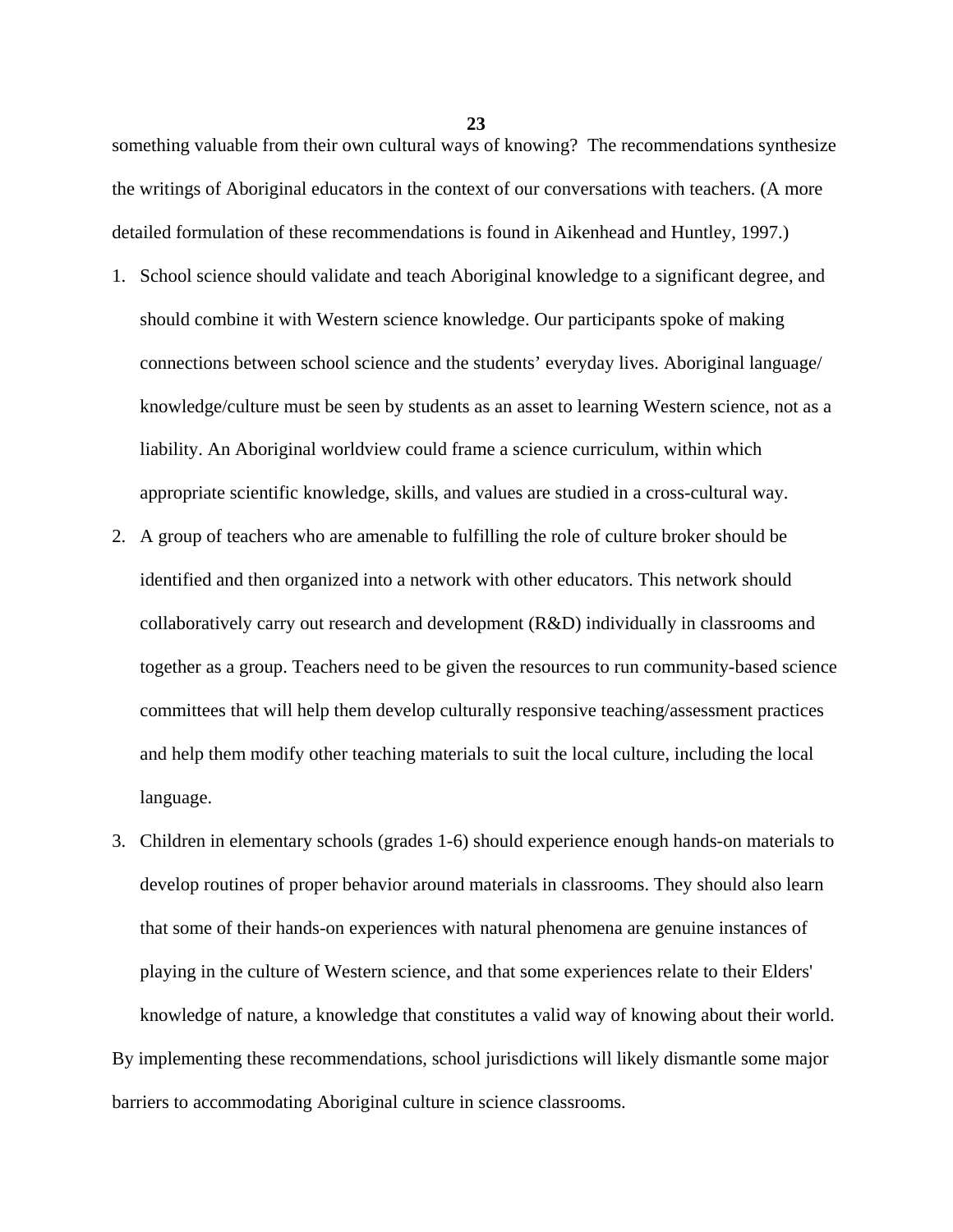Given the diverse views of our 10 interviewees, one might anticipate opposition from some science teachers: those who believe that all knowledge of nature can be subsumed under Western science, those who subscribe to a school culture that cultivates playing Fatima's rules, and those who will not distinguish between Western and Aboriginal knowledge because of their quest for one holistic knowledge system to explain nature. Knowing about these potential barriers ahead of time should strengthen the wisdom of educators as they address the needs of Aboriginal students. The results of this study will help educators plan collaborative projects, informed by teachers' views on the nexus between science and culture.

### **Acknowledgment**

 This research was funded by Saskatchewan Education through the "Indian and Métis Education Research Network." The views expressed in this article are not necessarily the views of Saskatchewan Education. We are indebted to the many teacher participants who gave generously of their time to contribute to this project.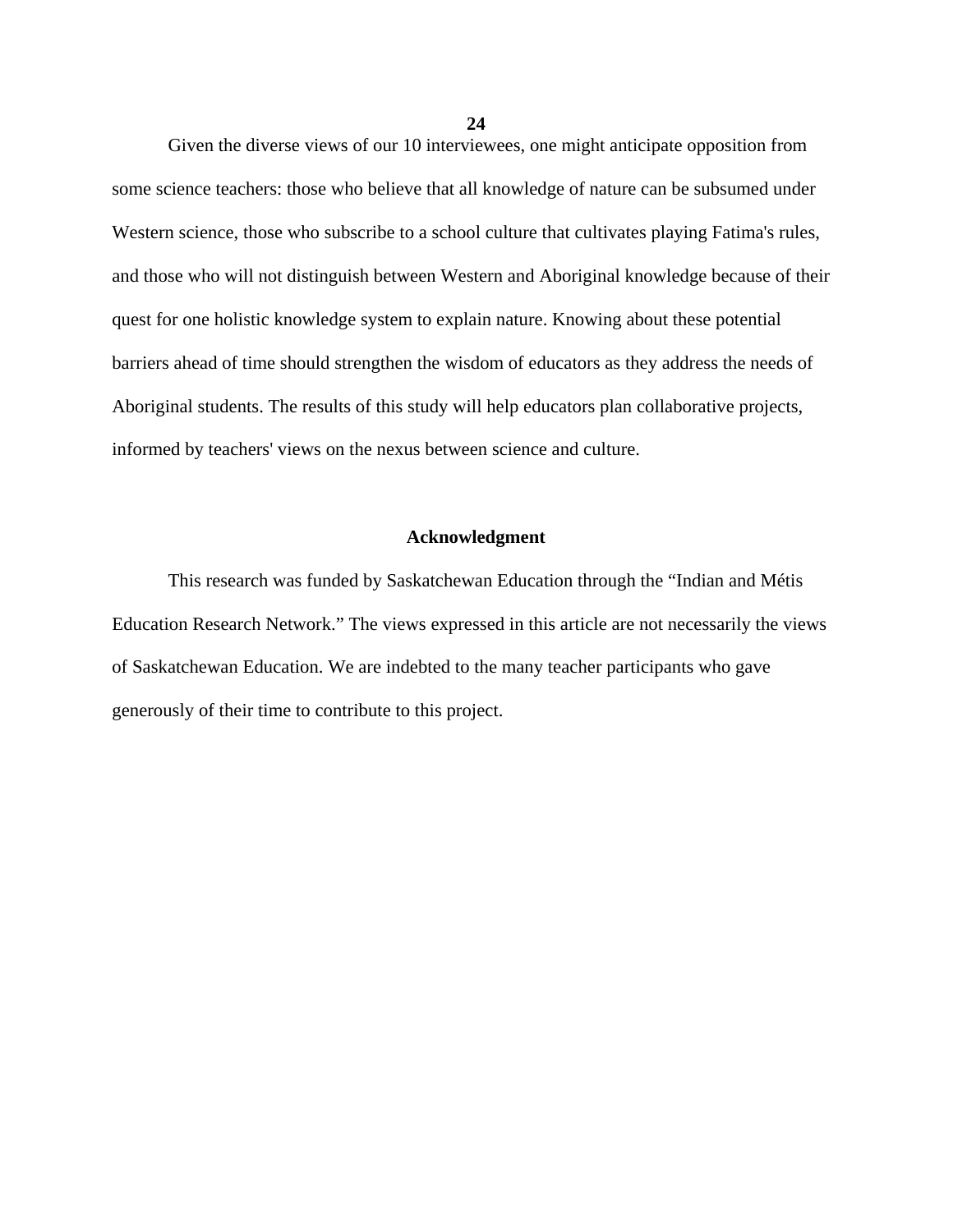# **25 References**

- AAAS. (1977). Native Americans in science. Washington, DC: American Association for the Advancement of Science.
- Aikenhead, G.S. (1996). Science education: Border crossing into the subculture of science. Studies in Science Education, 27, 1-52.
- Aikenhead, G.S. (1997).Toward a First Nations cross-cultural science and technology curriculum. Science Education, 81, 217-238.
- Aikenhead, G.S., & Huntley, B. (1997). Science and culture nexus: A research report. Regina, Saskatchewan, Canada: Saskatchewan Education.
- Aikenhead, G.S., &, Jegede, O.J. (1999). Cross-cultural science education: A cognitive explanation of a cultural phenomenon. Journal of Research in Science Teaching, 36, 269-287.
- Atwater, M.M. (1996). Social constructivism: Infusion into the multicultural science education research agenda. Journal of Research in Science Teaching, 33, 821-837.
- Battiste, M., & Barman, J. (Eds.) (1995). First Nations education in Canada: The circle unfolds. Vancouver, Canada: University of British Columbia Press.
- Cajete, G.A. (1986). Science: A Native American perspective. Unpublished doctoral dissertation, International College, Los Angeles.
- Casebolt, R.L. (1972). Learning and education at Zuni: A plan for developing culturally relevant education. Unpublished doctoral dissertation, University of Northern Colorado, Bolder.
- Costa, V.B. (1995). When science is "another world": Relationships between worlds of family, friends, school, and science. Science Education, 79, 313-333.
- Deyhle, D., & Swisher, K. (1997). Research in American Indian and Alaska Native education: From assimilation to self-determination. Review of Research in Education, 22, 113-194.
- Driver, R., Asoko, H., Leach, J., Mortimer, E., & Scott, P. (1994). Constructing scientific knowledge in the classroom. Educational Researcher, 23(7), 5-12.
- Ermine, W.J. (1995). Aboriginal epistemology. In M. Battiste & J. Barman (Eds.), First Nations education in Canada: The circle unfolds. Vancouver, Canada: University of British Columbia Press, pp. 101-112.
- Jegede, O.J. (1995). Collateral learning and the eco-cultural paradigm in science and mathematics education in Africa. Studies in Science Education, 25, 97-137.
- Kawagley, O. (1990). Yup'ik ways of knowing. Canadian Journal of Native Education, 17(2), 5- 17.
- Kelly, G. J., & Green, J. (1998). The social nature of knowing: Toward a sociocultural perspective on conceptual change and knowledge construction. In B. Guzzetti & C. Hynd (Eds.), Perspectives on conceptual change: Multiple ways to understand knowing and learning in a complex world. Mahwah, NJ: Lawrence Erlbaum Associates, pp. 145-181.
- MacIvor, M. (1995). Redefining science education for Aboriginal students. In M. Battiste & J. Barman (Eds.), First Nations education in Canada: The circle unfolds. Vancouver, Canada: University of British Columbia Press, pp. 73-98.
- Naidoo, P., & Savage, M. (1998). Science education and the politics of equity: I. Analysis and praxis. In W.W. Cobern (Ed.), Socio-cultural perspectives on science education: An international dialogue. Boston: Kluwer Academic Publishers, pp. 75-86.
- Ogawa, M. (1995). Science education in a multi-science perspective. Science Education, 79, 583-593.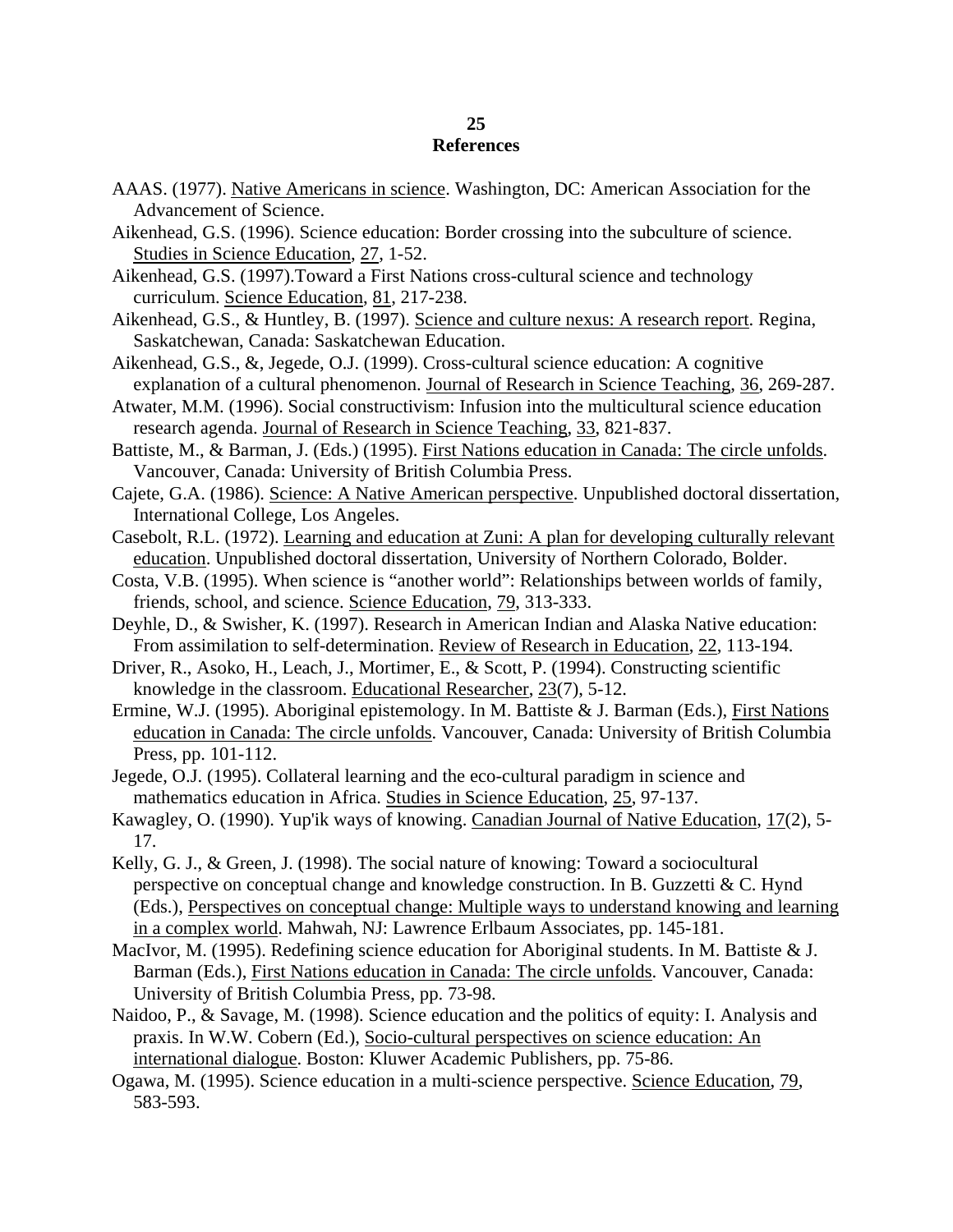- Pickering, A. (Ed.) (1992). Science as practice and culture. Chicago: University of Chicago Press.
- Schilk, J.M., Arewa, E.O., Thomson, B.S., & White, A.L. (1995). How do Native American children view science? Cognosos, 4(3), 1-4.
- Snow, A. (1974). American Indian ethno-science: A study of its effects on student achievement. Doctoral Dissertation, University of Maryland, College Park.
- Stairs, A. (1995). Learning processes and teaching roles in Native education: Cultural base and cultural brokerage. In M. Battiste & J. Barman (Eds.), First Nations education in Canada: The circle unfolds. Vancouver, Canada: University of British Columbia Press, pp. 139-153.
- Sutherland, D.L. (1998). Aboriginal students' perception of the nature of science: The influence of culture, language and gender. Unpublished PhD dissertation, University of Nottingham, Nottingham, UK.
- Tufts, M.A. (1998). Pisukvigijait -- where you walk: Inuit students' perceptions of connections between their culture and school science. Unpublished masters thesis, University of New Brunswick, Fredericton, Canada.
- Ziman, J. (1984). An introduction to science studies: The philosophical and social aspects of science and technology. Cambridge: Cambridge University Press.